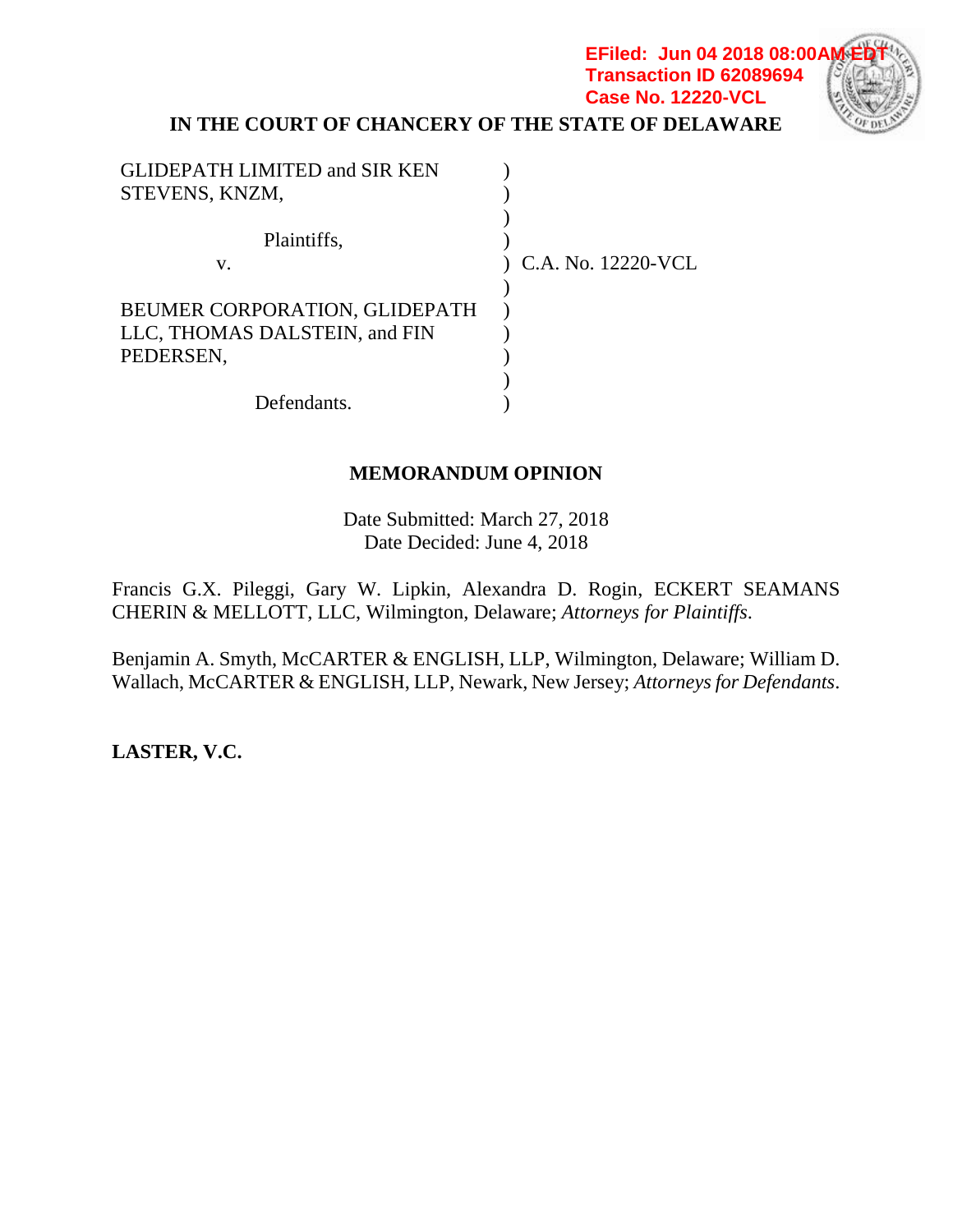In January 2014, Glidepath Ltd. ("Parent") and Sir Ken Stevens, KNZM, sold 60% of the equity in Glidepath LLC (the "Company") to Beumer Corp. This decision refers to Parent and Stevens as the "Sellers" and to Beumer Corp. as the "Buyer."

The transaction was governed by a Membership Interest Acquisition Agreement dated January 16, 2014, and effective as of January 1, 2014 (the "Acquisition Agreement"). The Acquisition Agreement contemplated a period of shared management, albeit with the Buyer in control, that lasted until March 31, 2016. At that point, the Buyer could exercise an option to call the Sellers' remaining 40% interest in the Company, or the Sellers could exercise a reciprocal option to put their remaining interest to the Buyer. The parties negotiated an Amended and Restated Operating Agreement (the "Operating Agreement") to govern the business and affairs of the Company after closing, during the period of shared management.

Part of the consideration for the 60% interest consisted of an earn-out payment. The Acquisition Agreement contemplated that the period for calculating the earn-out payment would begin on April 1, 2013, and end on March 31, 2016. As noted, the put-call mechanism also keyed off March 31, 2016. Another provision called for the Sellers to receive a distribution equal to 40% of the profits that the Company generated during the earn-out period. That provision also focused on March 31, 2016.

When the parties first negotiated the Acquisition Agreement and the Operating Agreement, they anticipated that the sale of 60% of the equity would close on April 1, 2013, and that the period for calculating the earn-out payment would correspond with the period of shared control. The Buyer, however, sought to postpone closing for legitimate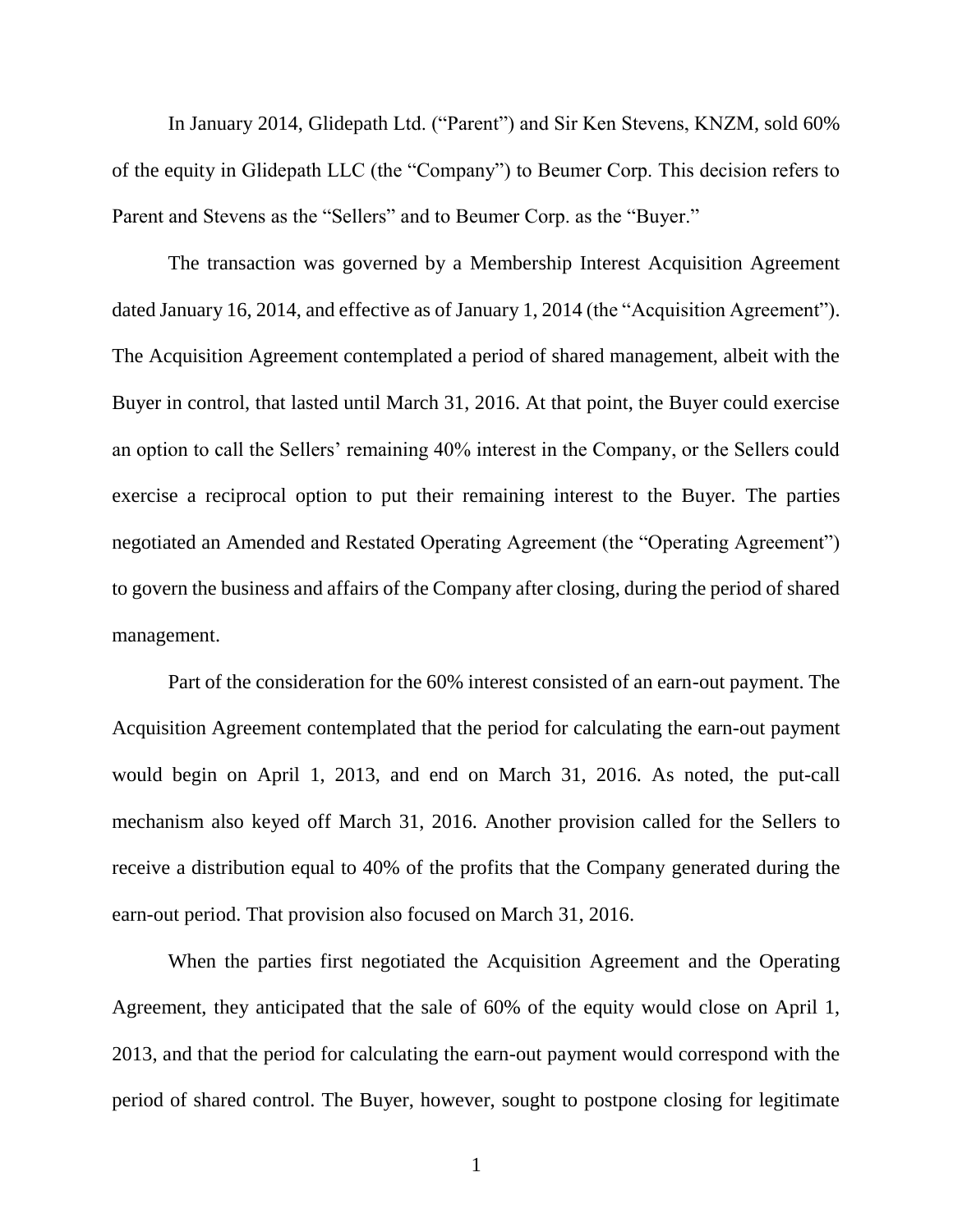business reasons. The Sellers did not object, and the transaction ultimately closed in January 2014. The parties did not revise the Acquisition Agreement or the Operating Agreement to adjust the earn-out period or the other provisions that focused on March 31, 2016.

The Company failed to perform as anticipated, and the parties' relationship soured. The Buyer told the Sellers that they would not receive any earn-out payment, using the measurement period set out in the Acquisition Agreement. The Sellers disputed the measurement period, asserting that the parties contemplated that the earn-out would begin at closing and last a full three years after closing. The Buyer stood on the language of the Acquisition Agreement.

The parties have raised a variety of claims and defenses. The Sellers' main theories sound in breach of contract, but they also assert claims for breach of fiduciary duty. One of the Sellers' central assertions is that the Acquisition Agreement and the Operating Agreement should be reformed to reflect a full three-year period of shared ownership and management. The resulting decree of reformation would recast each of the provisions that focused on either April 1, 2013, or March 31, 2016, by replacing those dates with January 1, 2014, and December 31, 2016. These revisions would change the period during which the earn-out payment would be calculated. They also would change the date when the Buyer could exercise its call option and acquire the balance of the Sellers' shares, which in turn would affect the period of time during which the Sellers could assert claims for breach of fiduciary duty. Because the success or failure of the reformation claim would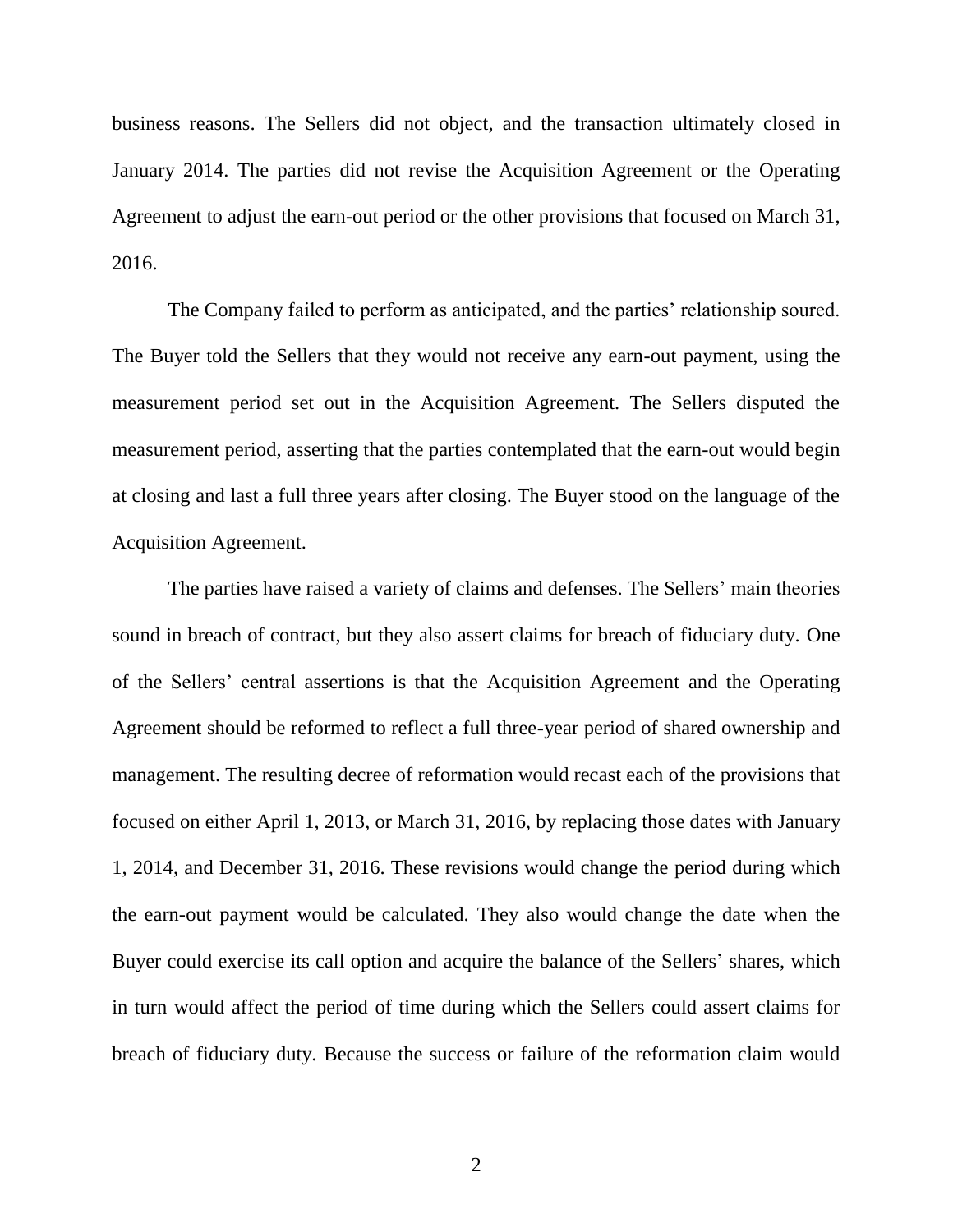affect the analysis of the parties' other claims and the calculation of damages, I directed the parties after trial to brief the reformation claim first.

The Sellers had the burden of proving their reformation claim by clear and convincing evidence. Although there was some evidence to support their position, they failed to carry their burden of proof regarding either (i) the existence of a mutual mistake of fact during the negotiations that resulted in an erroneously drafted agreement or (ii) a unilateral mistake of fact by the Sellers during the negotiations, coupled with knowing silence on the part of the Buyer.

The evidence instead reflected that the Buyer's principals subjectively believed that the earn-out period would start to run on April 1, 2013, regardless of the fact that the transaction did not close until January 2014. The Buyer's parent company previously had completed an acquisition in which a delay pushed the closing into the earn-out period. They had used that deal as a precedent when drafting the Acquisition Agreement, and they saw no reason why the same result would not apply. The Buyer's principals realized in April 2015, long after the negotiations were complete, that the Sellers had a different belief about the timing of the earn-out period.

Judgment is entered in favor of the Buyer on the Sellers' claim for reformation. The provisions in the governing agreements that focused on April 1, 2013, and March 31, 2016, shall continue to focus on those dates. The period of shared ownership and management thus ran from January 1, 2014, until April 1, 2016, when the Buyer exercised its call right. The earn-out period ran from March 31, 2013, until March 31, 2016.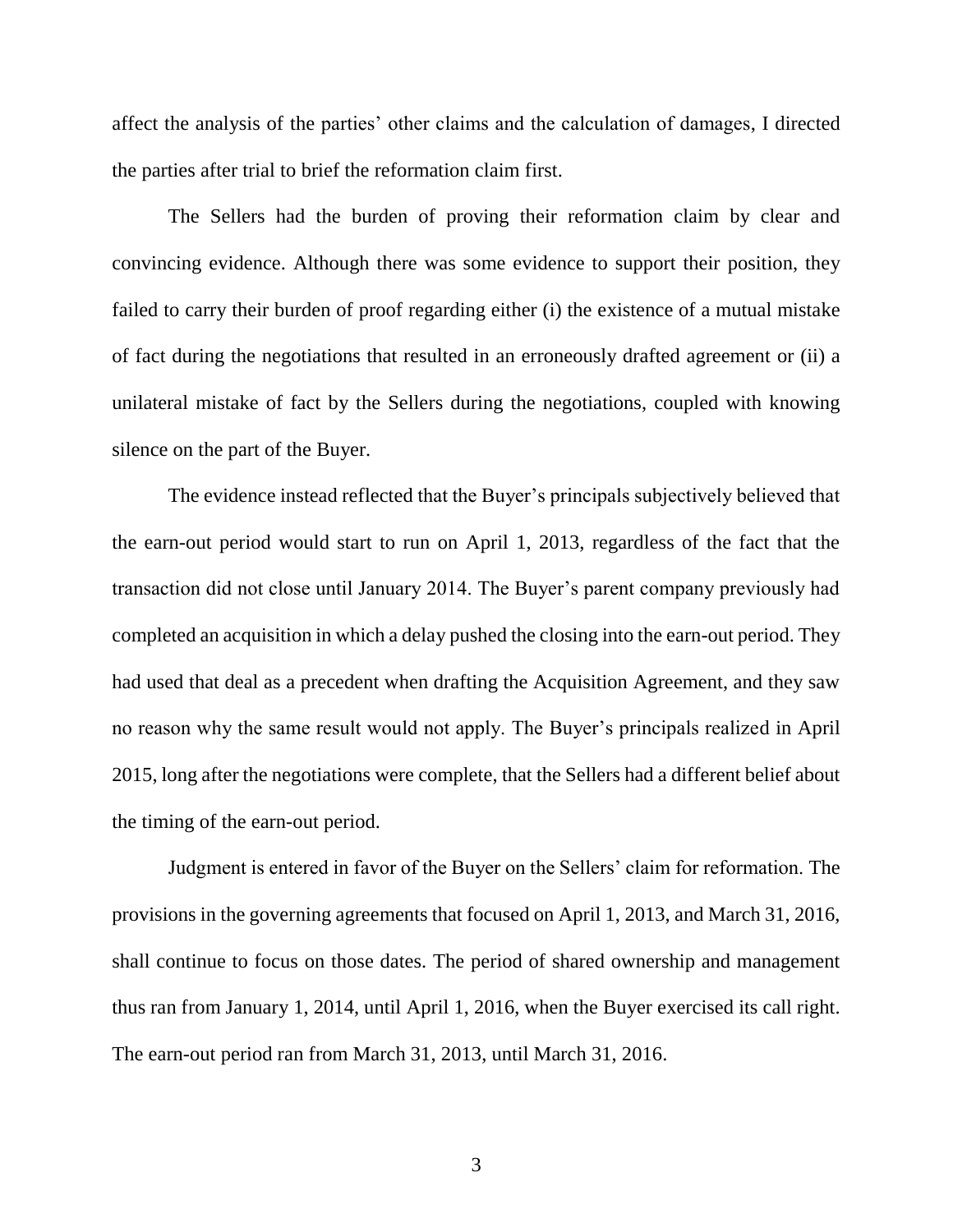#### **I. FACTUAL BACKGROUND**

Trial took place over four days. The parties submitted 354 exhibits and lodged eighteen depositions. Ten witnesses testified live. The parties proved the following facts.

#### **A. The Makings Of A Business Deal**

 $\overline{a}$ 

The parties to this case and their affiliates are engaged in the business of designing, installing, and maintaining baggage handling systems for airports. <sup>1</sup> At the risk of over simplification, baggage-handling systems come in two types: traditional systems and nextgeneration systems.<sup>2</sup> The handling systems can also differ in the measurement standard they utilize. The United States persists in using inches, feet, ounces, pounds, and other measures inherited from the British Empire, which consequently are called "Imperial measurements." The rest of the world uses the metric system.<sup>3</sup>

During the period relevant to the parties' dispute, the market in the United States remained dominated by traditional systems using Imperial measurements. The United States had been slow to embrace next-generation systems, which have a higher upfront cost. American customers also continued to harbor skepticism about the reliability of next-

<sup>1</sup> *See* Stevens Tr. 7-8; *accord* JX 11 at 8. Citations in the form "[Name] Tr." refer to witness testimony from the trial transcript. Citations in the form "[Name] Dep." refer to witness testimony from a deposition transcript. Citations in the form "JX  $\alpha$  at  $\beta$ " refer to trial exhibits using the JX-based page numbers generated for trial.

<sup>2</sup> *See* Stevens Tr. 19-20, 30-31. The distinctions between the two types of system are not pertinent to this phase of the case.

<sup>3</sup> *See, e.g.*, Barr Tr. 563-66; Beumer Dep. 32, 41-43; Pedersen Dep. 13-14.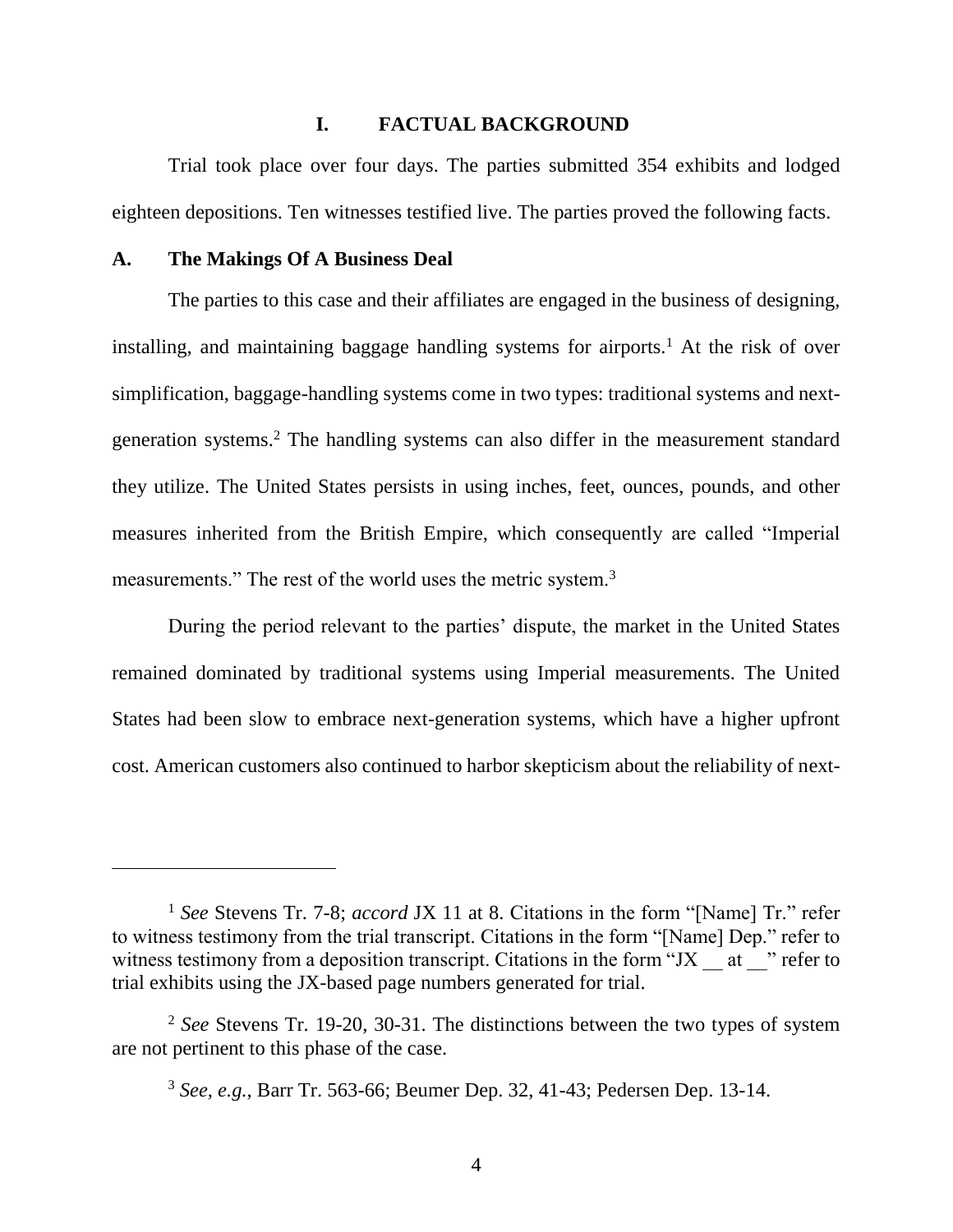generation systems, recalling the problems that Denver International Airport encountered when it attempted to implement one.<sup>4</sup>

Non-party BEUMER Group GmbH & Co. KG (the "Beumer Group") is an international industrial conglomerate headquartered in Germany. Among other lines of business, the Beumer Group designs, installs, and maintains airport baggage handling systems at airports around the world. The Beumer Group conducted its operations in the United States through the Buyer.

The Beumer Group and the Buyer were market leaders in next-generation systems, but the Beumer Group had enjoyed its principal success outside of the United States. The Buyer had limited experience with contracting in the United States and even less experience with traditional baggage handling systems utilizing Imperial measurements. As a result, the Buyer was having difficulty penetrating the American market.<sup>5</sup>

Parent also designs, installs, and maintains airport baggage handling systems at airports around the world. Parent conducted its operations in the United States through the Company. Unlike the Beumer Group and the Buyer, the Company had established itself as a significant player in the United States, and it was skilled in producing traditional systems that used Imperial measurements.<sup>6</sup>

<sup>4</sup> *See* JX 4 at 6; Stevens Tr. 47.

<sup>5</sup> Stevens Tr. 19-20; *see also* JX 4 at 6.

<sup>6</sup> *See* JX 11 at 12.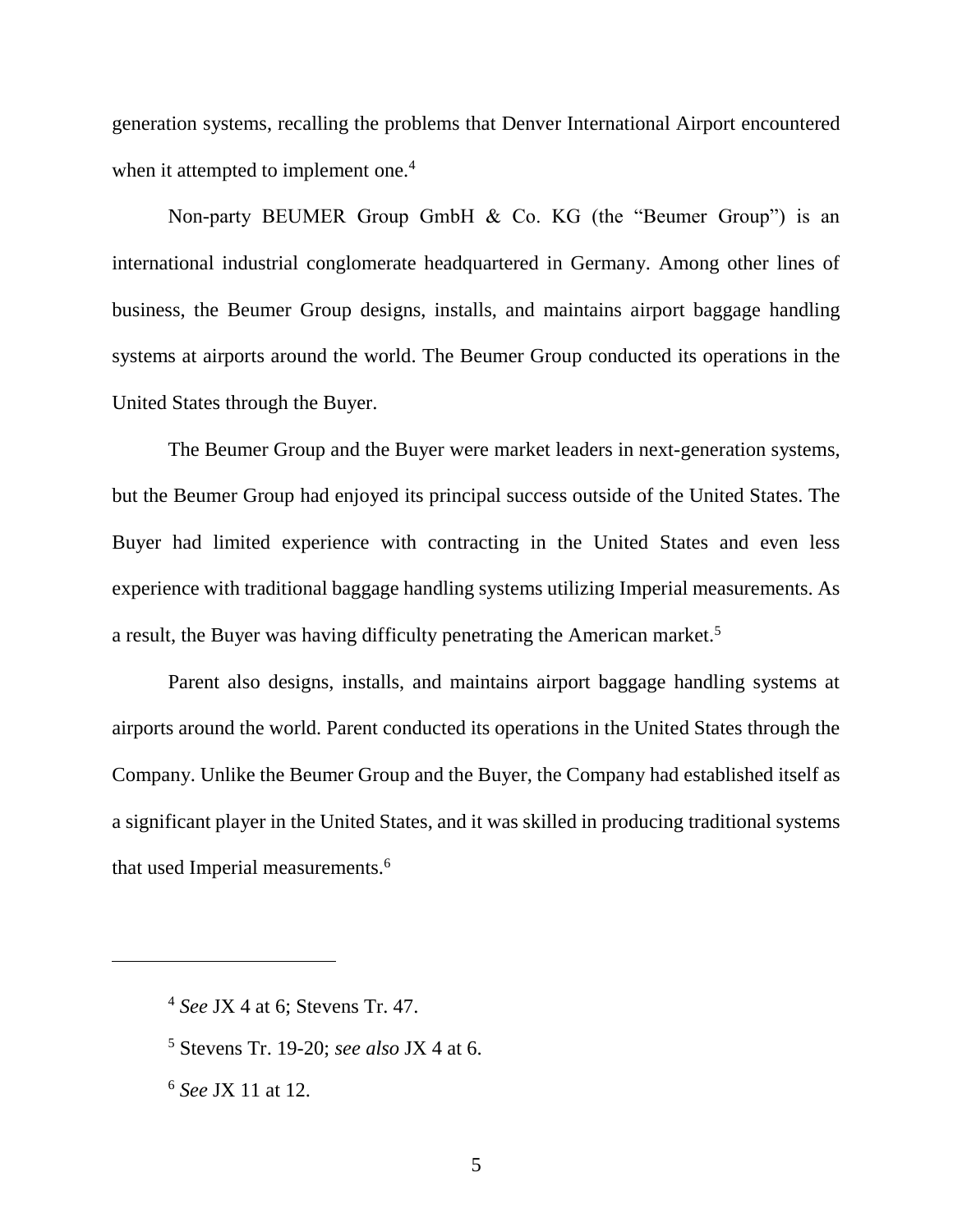But the Company had a problem of its own: it had been struggling because of its limited bonding capacity.<sup>7</sup> In the United States, airports typically are owned by governments or quasi-government entities, and agreements with these entities are subject to government contracting requirements. To secure a job installing or maintaining a baggage-handling system, the contractor typically must supply a performance bond. The contractor's financial strength affects whether it can secure a performance bond and on what terms. Parent and the Company did not have the financial strength required to secure significant bonding capacity. Because of its lack of bonding capacity, the Company had been unable to win jobs. As a result, the Company suffered a net loss of approximately \$4 million in the fiscal year that ended on March 31, 2012.<sup>8</sup>

In summer 2012, the Buyer approached the Sellers about acquiring the Company. The Buyer believed that the acquisition would enable the Beumer Group to expand its American footprint.<sup>9</sup> Both sides believed that the Beumer Group's financial strength would satisfy the need for bonding capacity and enable the Company to win jobs.

<sup>7</sup> *See* Stevens Tr. 14-15 (referring to bonding as "one of the big issues" and lamenting that the Company had historically "[f]ailed to realize the importance of securing the commensurate amount of bonding and the style of bonding that is unique to the U.S."); *see also* Bryan Tr. 606 (agreeing that prior to the transaction the Company "didn't have a lot of access to bonding").

<sup>8</sup> *See* Barr Tr. 562-63; Hufnagel Tr. 768-69.

<sup>9</sup> *See* Stevens Tr. 13, 64; Barr Tr. 563; *see also* JX 4 at 9; Barr Tr. 566-67; Pedersen Tr. 887-88.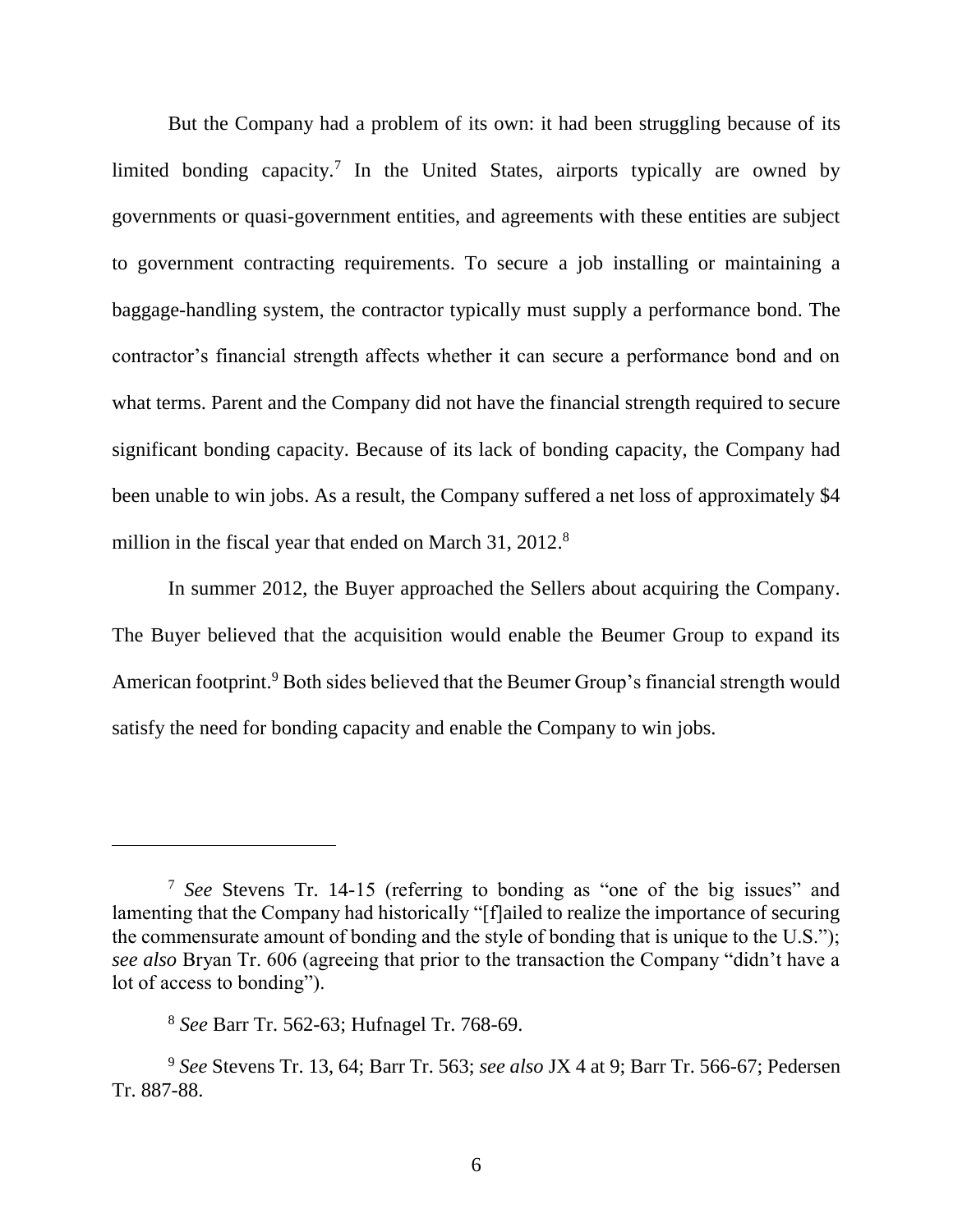Defendant Thomas Dalstein, who served as the Buyer's President and CEO during the relevant period, led the discussions on its behalf. Stevens led the discussions for the Sellers and the Company. Wayne Collins, a member of Parent's board of directors, assisted Stevens.

#### **B. The Term Sheet**

The parties reached an agreement in principle, memorialized in a term sheet that Dalstein sent to Stevens and Collins on January 11, 2013.<sup>10</sup> The term sheet called for the Buyer to acquire 100% of the Company's equity for "aggregate, maximum consideration" of \$6 million.<sup>11</sup> The term sheet divided the total possible consideration into four different components.

The Buyer would pay the first two components in return for 60% of the Company's equity.<sup>12</sup> The most straightforward component was a "Fixed Purchase Price" of \$1 million in cash, paid at closing. <sup>13</sup> The second component was an earn-out payment of up to \$1.56 million (the "Earn Out") based on the Company's performance during "fiscal years 2014, 2015 and 2016" (the "Earn Out Period").<sup>14</sup> If the Company's aggregate net profit during the Earn Out Period reached \$2.6 million or more, then the Sellers would receive the

 $10$  JX 12.

 $\overline{a}$ 

<sup>11</sup> *Id.* at 3.

<sup>12</sup> *Id.*

<sup>13</sup> *Id.* at 3, 5.

<sup>14</sup> *Id.* at 4.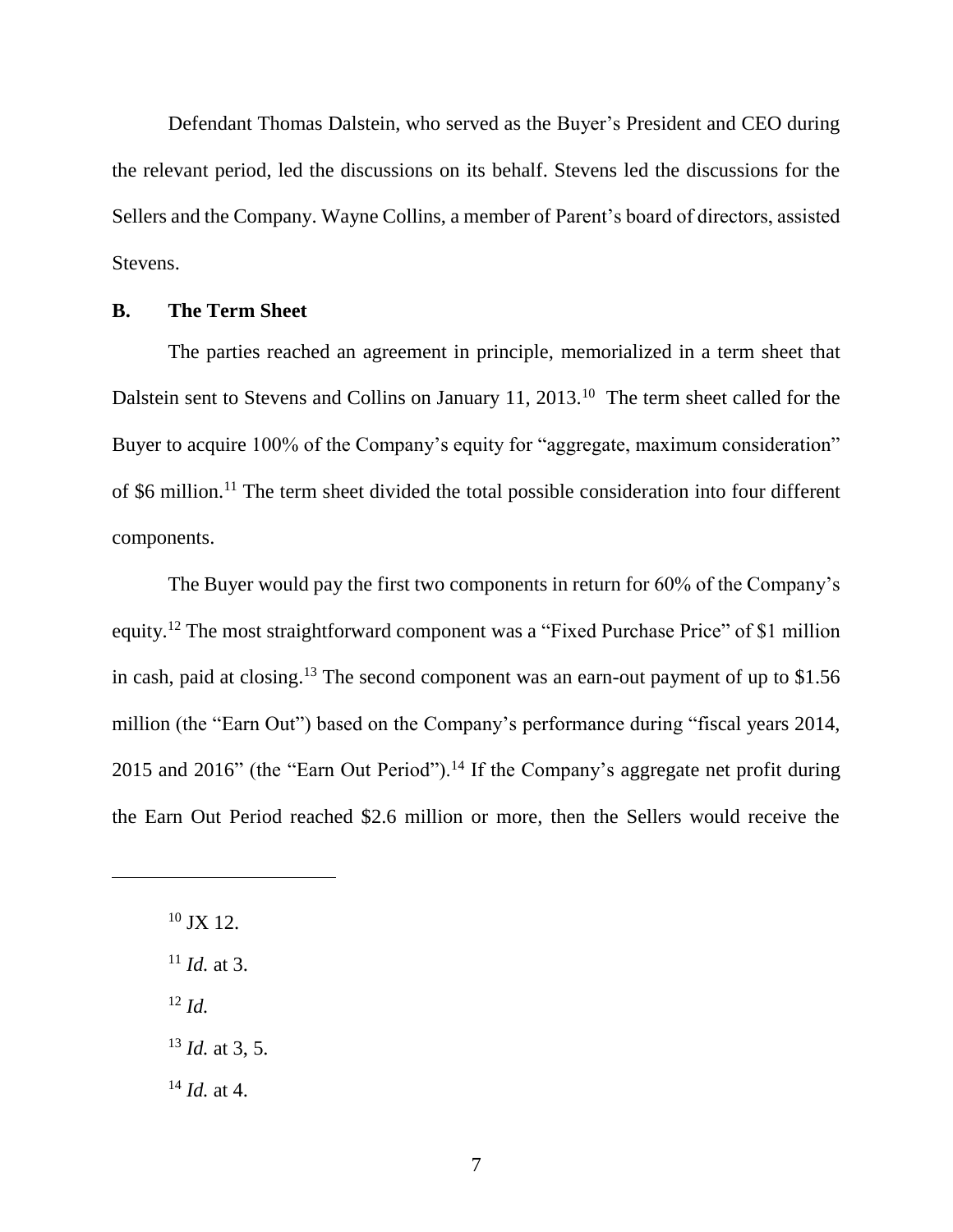maximum Earn Out of \$1.56 million. Otherwise, the Sellers would receive a sum equal to "the actual, aggregate net profit over the Earn Out Period multiplied by 0.6."<sup>15</sup> Put more simply, the Earn Out contemplated that the Buyer would pay the Sellers an amount equal to 60% of the net profits generated by the Company during the Earn Out Period, up to a maximum \$1.56 million.

The third component of consideration was a distribution equal to 40% of the net profit generated by the Company during the Earn Out Period, up to a maximum of \$1.04 million.<sup>16</sup> The Earn Out and the distribution worked together to give the Sellers the benefit of all of the net profit generated by the Company during the Earn Out Period.

The fourth and final component was a payment of up to \$2.4 million in return for the remaining 40% of the Company's equity. The purchase would take place pursuant to a put-call mechanism generally exercisable beginning on March 31, 2016 (the "Put-Call Mechanism").<sup>17</sup> The maximum consideration of \$2.4 million consisted of a fixed payment of \$400,000 plus a variable portion of up to \$2 million. If the Company's aggregate net profit during the Earn Out Period equaled or exceeded \$2.6 million, then the Sellers would

<sup>15</sup> *Id.*

<sup>&</sup>lt;sup>16</sup> *Id.* at 3. The term sheet omitted the percentage amount. The Acquisition Agreement reflected the 40% figure. *See* JX 61 § 3.4.1.

 $17$  The term sheet provided for triggers that would permit an earlier exercise, as well as a pricing mechanism for calculating the payment if the option were exercised before March 31, 2016, but those aspects are not relevant to this decision. *See* JX 12 at 10-11.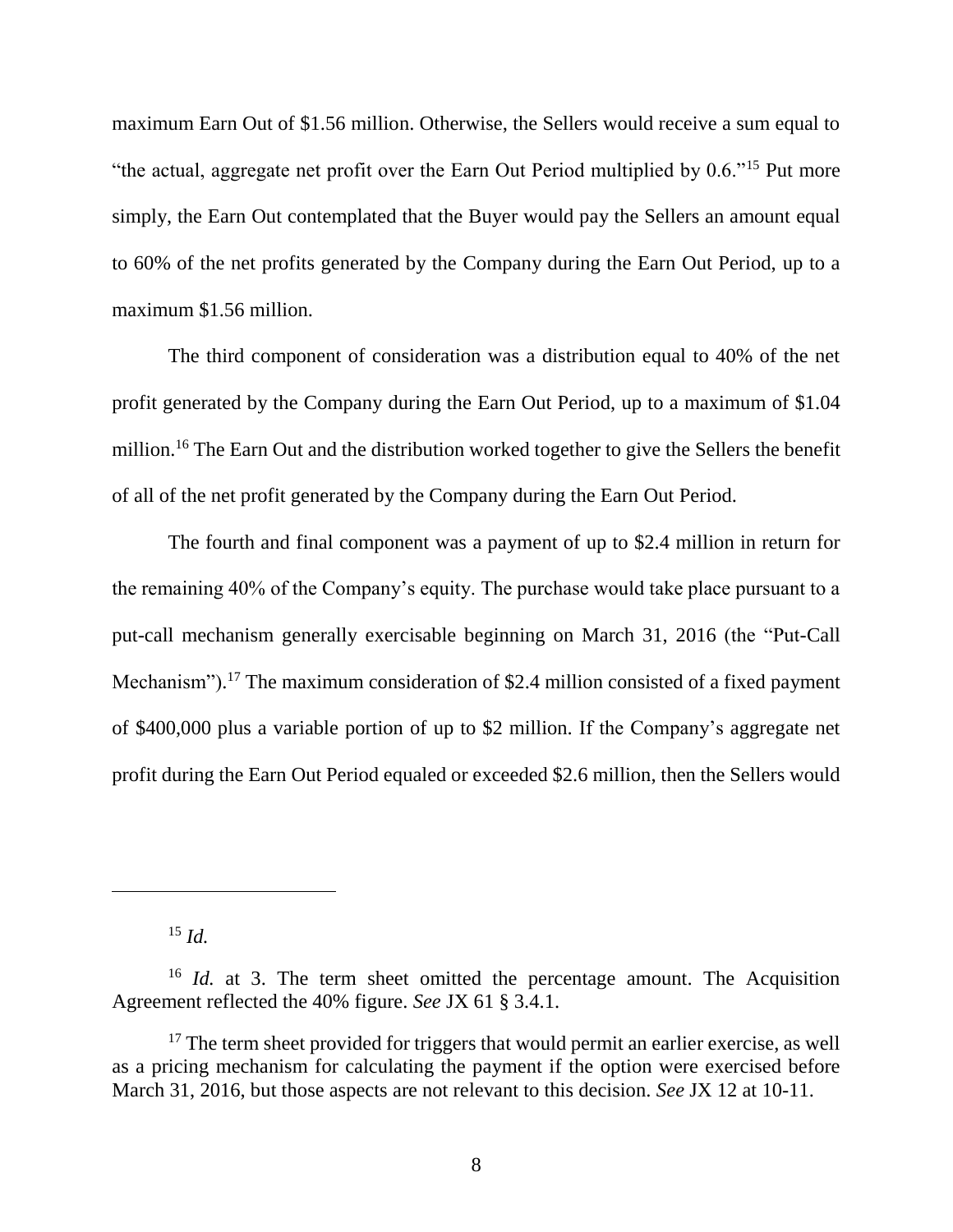receive the maximum. If the net profit was less, then the variable element would "be reduced proportionately."<sup>18</sup>

### **C. The Parties Miss Their Target Closing.**

The parties hoped to close immediately after the completion of the Company's 2013 fiscal year, which ended on March 31, 2013.<sup>19</sup> With that goal in mind, they moved quickly to negotiate binding transaction documents after agreeing on the term sheet.<sup>20</sup>

In a decision that would redound profoundly to their detriment, the Sellers did not formally involve outside counsel and did not retain counsel in the United States.<sup>21</sup> Stevens testified that he consulted at times with a New Zealand solicitor, but the solicitor did not play a meaningful role in the negotiations. <sup>22</sup> In substance, Stevens and Collins attempted to handle everything themselves, including both the business negotiations and the documentation of the transaction.

The Buyer took a different approach. Dalstein continued to lead the business negotiations, now with the assistance of Norbert Hufnagel, the Beumer Group's CFO. The

 $\overline{a}$ 

<sup>21</sup> *See* Stevens Tr. 119-20; Collins Tr. 221; Hufnagel Tr. 805.

 $22$  Stevens Tr. 119.

 $18$  JX 12 at 10.

<sup>&</sup>lt;sup>19</sup> *See JX* 12 at 3 (listing the "Effective Date" as "preferably effective on April 1, 2013, immediately following close of current fiscal year of [the Company]"); Stevens Tr. 20; Barr Tr. 570.

<sup>20</sup> *See* JX 14 at 2-3 (email exchanges negotiating provisions and memorializing the Buyer's intention "to have the first drafts of the various agreements to you [the Sellers] around the  $12<sup>th</sup>$  feb").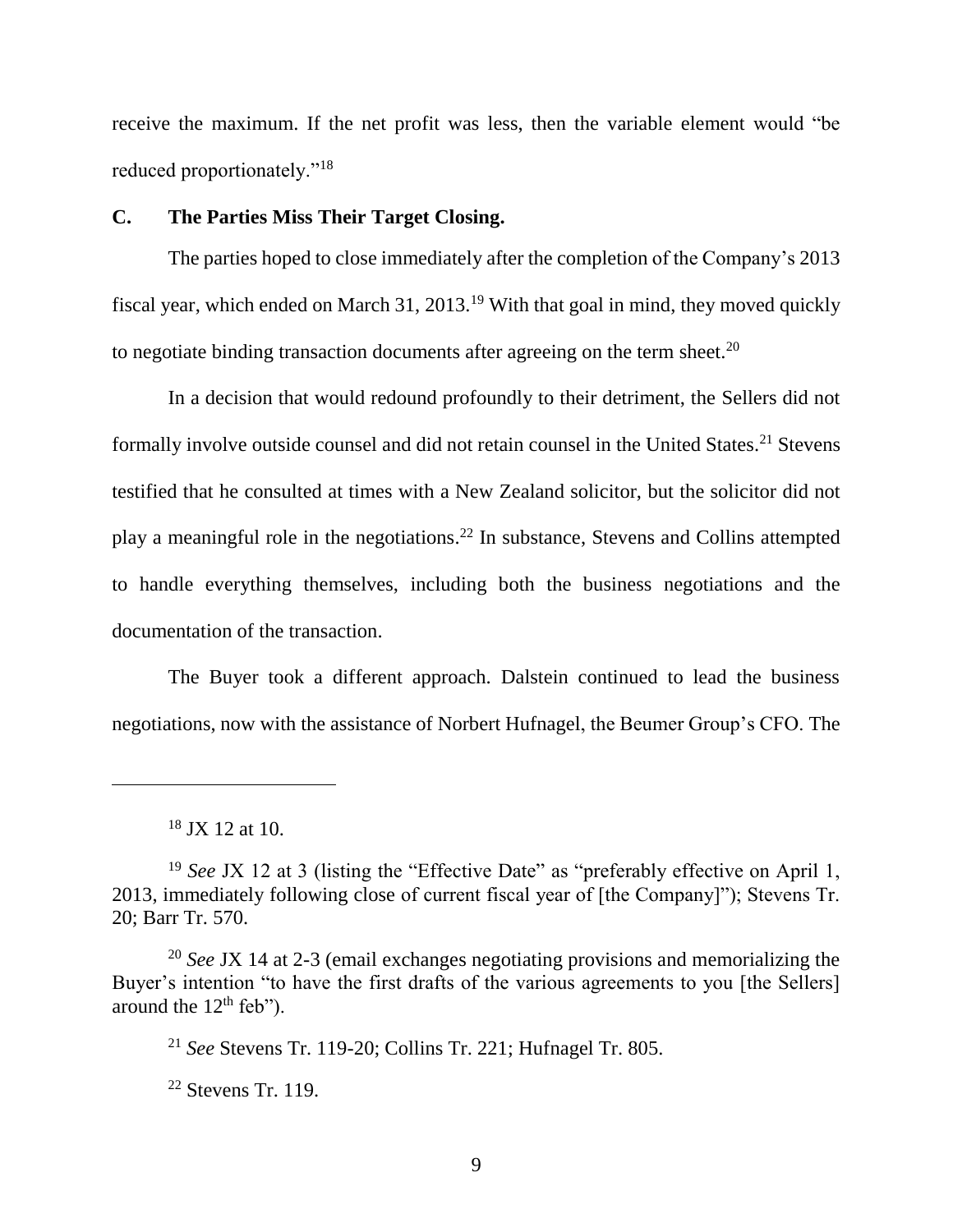Buyer also retained outside counsel, who took primary responsibility for drafting the transaction documents and responding to the Sellers' comments.<sup>23</sup>

The Buyer's outside counsel modeled the transaction documents on the Buyer's recent acquisition of Indec Airport Automation BVBA, a Belgian company.<sup>24</sup> The Indec acquisition closed at the end of 2012. The transaction documents contemplated an upfront payment plus an earn-out payment. The earn-out was calculated based on a period intended initially to begin immediately after closing. But after intellectual property issues delayed the closing, the parties left the dates for the earn-out period unchanged. The result was that the earn-out period in the Indec transaction commenced prior to closing. Although the Indec transaction will not result in an earn-out payment, the timing of the earn-out period has not generated any disputes.<sup>25</sup>

Starting from the Indec precedent, the Buyer's counsel circulated several iterations of the agreements. <sup>26</sup> During this period, the parties also discussed whether to change the

<sup>23</sup> *See* JX 351 (draft agreements received from the Beumer Group's German counsel).

<sup>24</sup> Collins Tr. 242; Barr Tr. 573-74; Hufnagel Tr. 759-60; *see also* JX 3 (Share Sale and Purchase Agreement governing Indec acquisition); JX 50 at 4 (email from Stevens to accountant venting "we are being manipulated through/over a very poor contract (which Thomas [Dalstein] told me was used for acquisition of a Belgium company)").

 $25$  Hufnagel Tr. 760-65.

<sup>26</sup> *See, e.g.*, JX 19-20.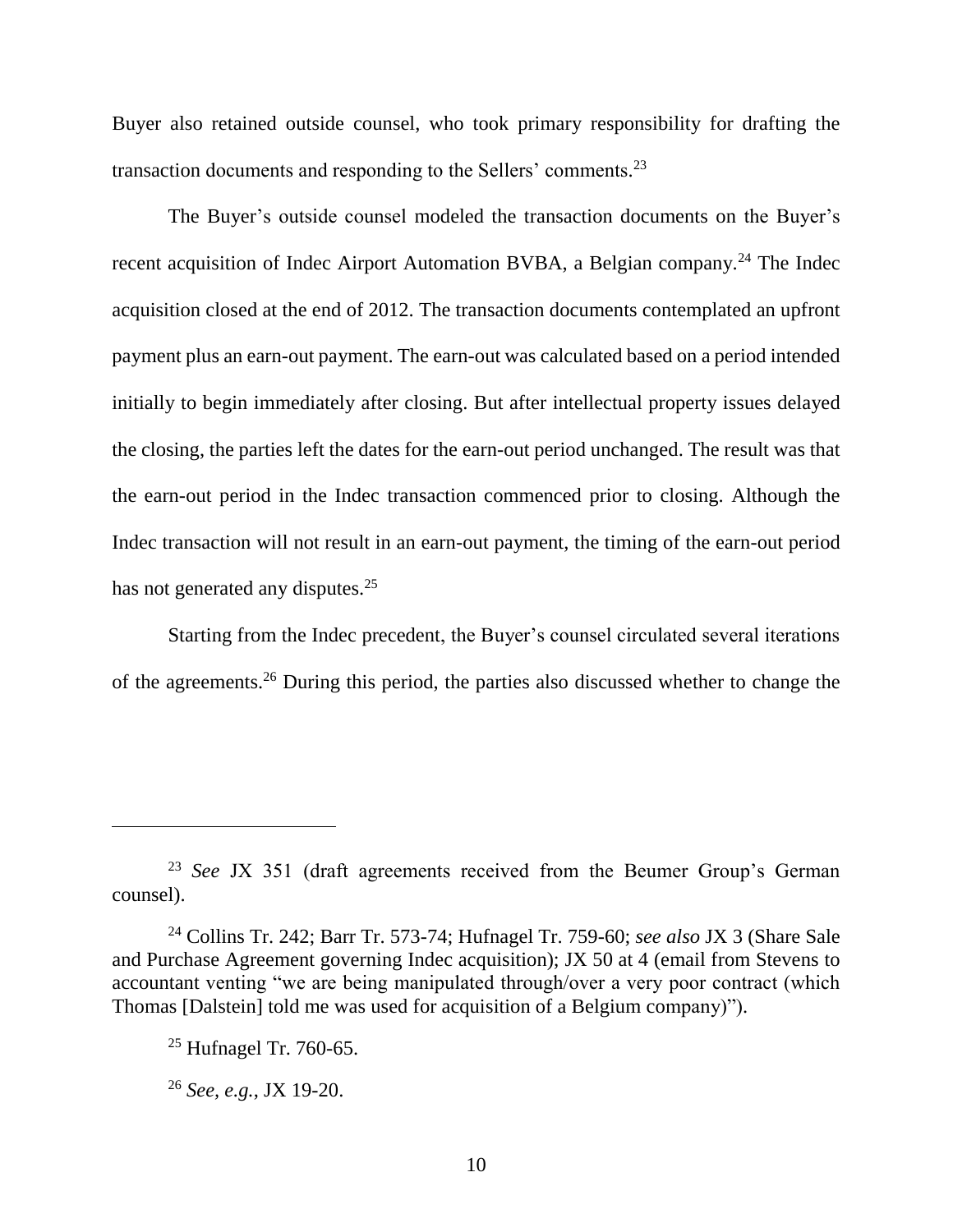Company's accounting from a fiscal year to a standard calendar year, which would conform to the Beumer Group's accounting practices.<sup>27</sup>

By the end of March 2013, the documents were substantially complete.<sup>28</sup> At this point, the Beumer Group delayed closing. The Beumer Group wanted the Buyer to fund the \$1 million due at closing out of cash on hand, which the Buyer was not in a position to do. The Beumer Group also wanted to find a suitable CEO to operate the Company before closing the transaction and taking over operations. <sup>29</sup> Stevens and Collins accepted the Beumer Group's reasons for delay.<sup>30</sup>

In June 2013, the Buyer's accountants reviewed and commented on the Acquisition Agreement. They noted that it "refer[s] to fiscal years here but I believe the intent [is] to change the [Company] to a 12/31 year end."<sup>31</sup> Despite this comment, the parties never changed the dates in the draft agreements.<sup>32</sup>

<sup>27</sup> *See* JX 16 at 2; *see also* Barr Tr. 665 (agreeing the Beumer Group operates on a calendar year).

<sup>28</sup> *See* JX 19 at 2 (email from Collins providing two discreet comments and concluding "[o]therwise, everything is fine"); Stevens Tr. 125.

<sup>29</sup> Hufnagel Tr. 765-66; *see also* Hufnagel Dep. 105-09.

<sup>30</sup> *See* Stevens Tr. 122-25.

 $31$  JX 28 at 2.

<sup>32</sup> Hufnagel Tr. 818.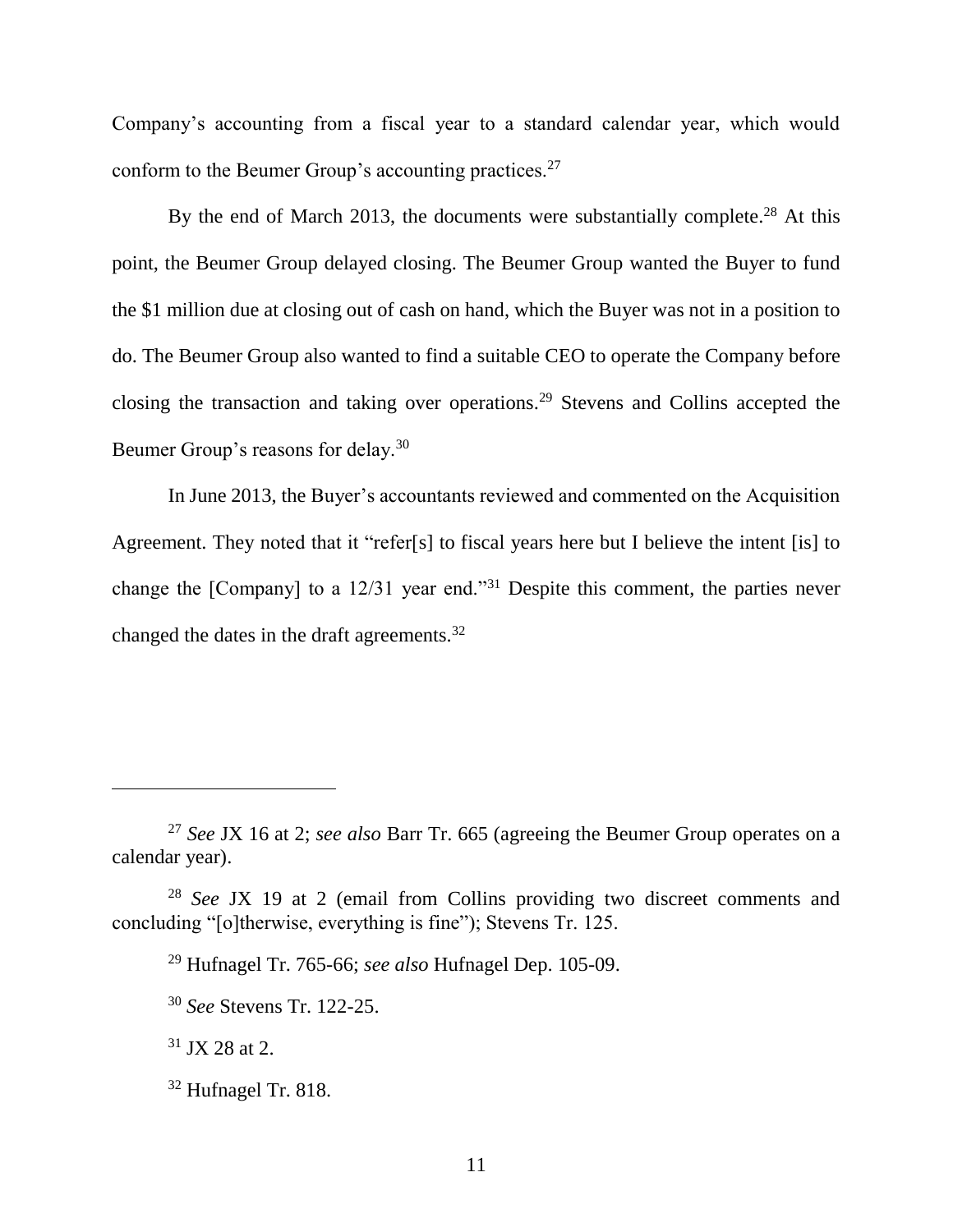#### **D. The Transaction Closes.**

By November 2013, the Buyer had secured the necessary financing to fund the transaction. The Buyer also had identified defendant Finn Pedersen as the CEO who would run the Company after closing.<sup>33</sup>

With these goals achieved, the parties targeted a closing in January 2014.<sup>34</sup> They again reviewed the documents and reopened and renegotiated several final points. On December 3, 2013, Collins sent a detailed issues list identifying a number of objections by clause number. Included in that list was a "suggestion" that "we make the Earn Out as being paid out of the Company so we can shield it from tax and you don't have liability for tax on it."<sup>35</sup> Despite focusing on the Earn Out, Collins did not make any comments about the dates for the Earn Out Period.

The Buyer's CFO, Christopher Bryan, also reviewed the agreements. He focused on the "Purchase Price" and "Call and Put Option" sections.<sup>36</sup> He likewise did not make any comments about the dates. Bryan understood the possibility of using calendar year dates. While securing financing from Bank of America, he told the bank that the transaction was "expected to close in November with a 'cash at closing' from [the Buyer] of \$1.0 million and an earnout over the next three years based on EBIT with total consideration, including

- $35$  JX 40 at 3.
- <sup>36</sup> JX 47 at 2.

<sup>33</sup> *See* JX 37 at 2.

<sup>34</sup> *See* JX 39 at 2.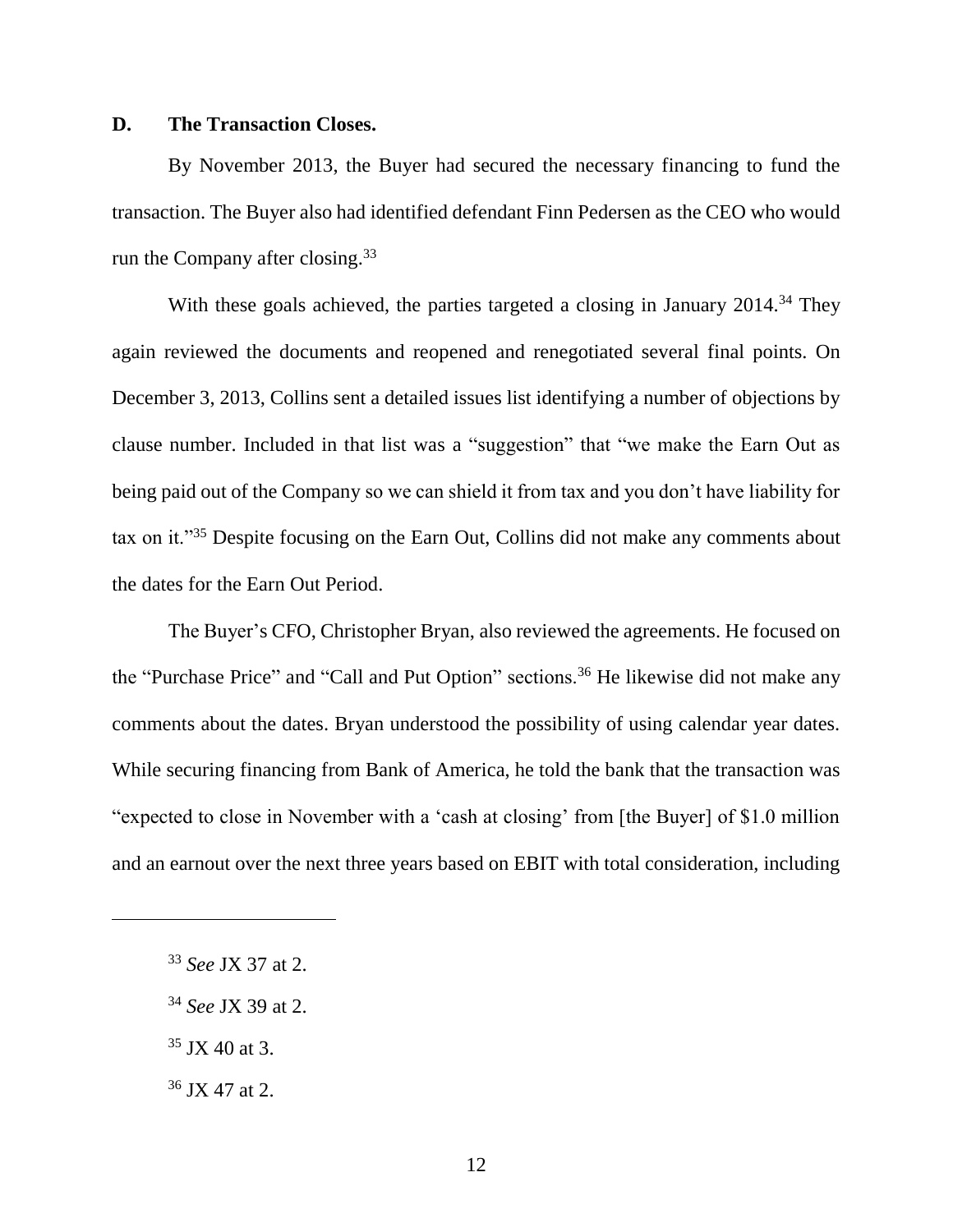cash at closing, not to exceed \$6.0 million."<sup>37</sup> At trial, Bryan agreed that his statement to the bank implied an earn-out period that would run for three full years after closing.<sup>38</sup> To reiterate, Bryan did not suggest changing any of the dates in the agreements.

By January 7, 2014, the documents were substantially complete. Collins reviewed them again and identified "only two issues, the Cash at Closing and the new indemnity on tax."<sup>39</sup> On January 10, Collins sent Stevens signature pages to be signed and held in escrow pending closing.<sup>40</sup> When the Buyer's counsel continued to make minor comments on the agreements, Collins admonished that he did not "want any more copies of the documents until you can assure me that your client is finished making changes or requires no further information."<sup>41</sup> He then emailed Dalstein and Hufnagel, telling them: "Enough is enough, we have our commercial agreement based on the mutual trust between us, let's get on with  $it. "42"$ 

On January 16, 2014, Collins agreed to release the signature pages from escrow, and the transaction closed.<sup>43</sup> Neither Stevens nor Collins reviewed the documents a final time

- <sup>38</sup> Bryan Tr. 599.
- $39$  JX 48 at 2.
- $40$  JX 52 at 2.
- $41$  JX 58 at 2.
- $42$  JX 60 at 2.
- $43$  JX 62-63.

<sup>37</sup> JX 36 at 2.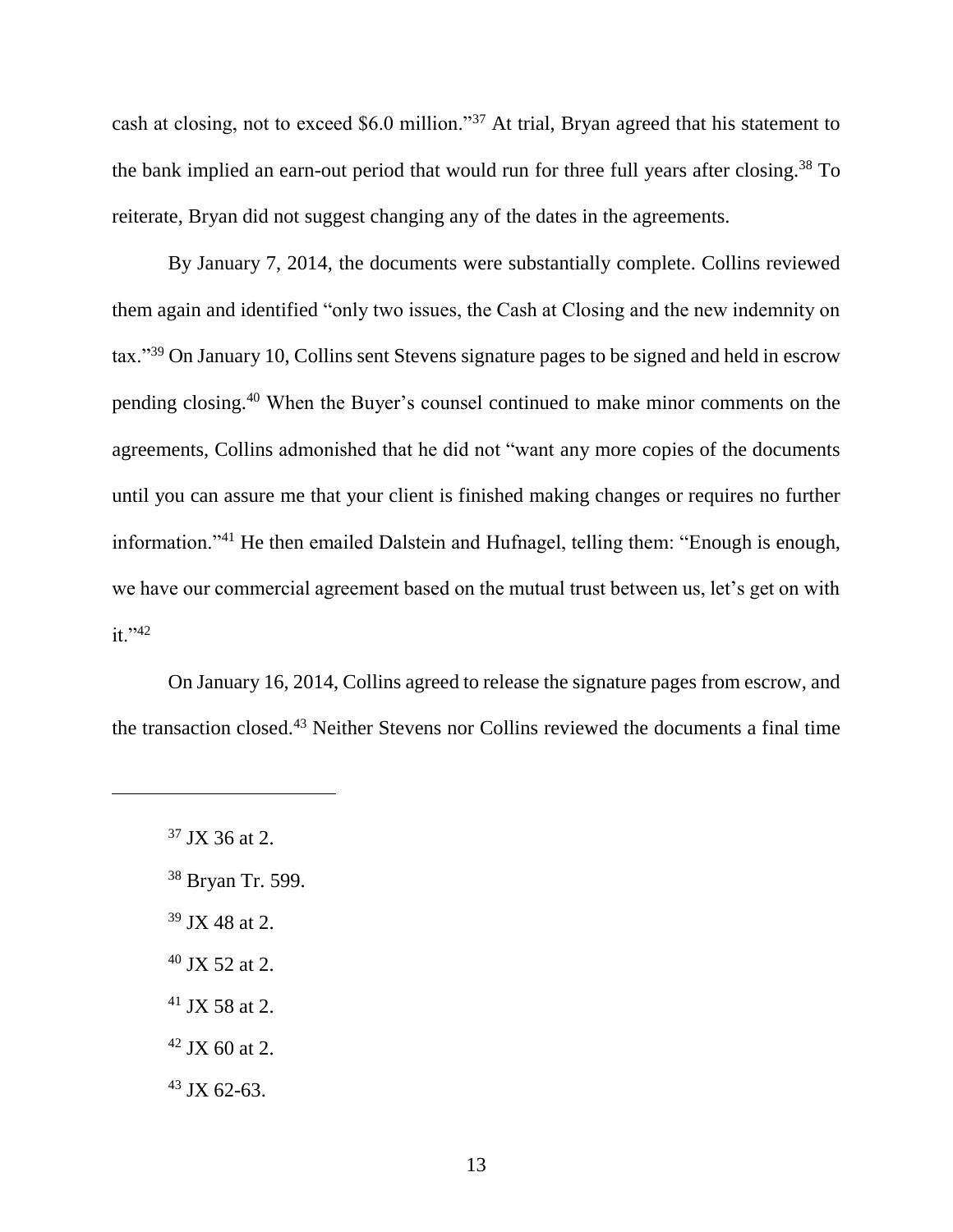before Collins released the signature pages.<sup>44</sup> Stevens was on vacation and placed his trust in Collins.<sup>45</sup> Collins testified at trial that he "overlooked the fact that [the Acquisition Agreement] still had the reference to fiscal year when I thought it was going to be a calendar year."<sup>46</sup>

### **E. The Operative Terms Of The Agreements**

The executed Acquisition Agreement contained the following provision summarizing the consideration that the Sellers would receive:

3.1.1 The aggregate purchase price (the "*Purchase Price*") payable by the Purchaser to the Seller in respect of the Purchased Membership Interest shall consist of:

- (i) the Cash at Closing and payments, if any;
- (ii) the Earn Out; and
- (iii) the Profit Distribution. $47$

The executed Acquisition Agreement defined "Cash at Closing" as "One Million Dollars,"

plus (i) "a further payment of \$500,000, provided that [the] Company's bank balance is

\$500,000 or greater on March 31, 2014," and (ii) "a further payment in the amount equal

<sup>44</sup> Stevens Tr. 28-29; Collins Tr. 221-23, 261.

<sup>45</sup> Stevens Tr. 29-30.

<sup>46</sup> Collins Tr. 261; *accord id.* at 263.

<sup>47</sup> JX 61 § 3.1.1.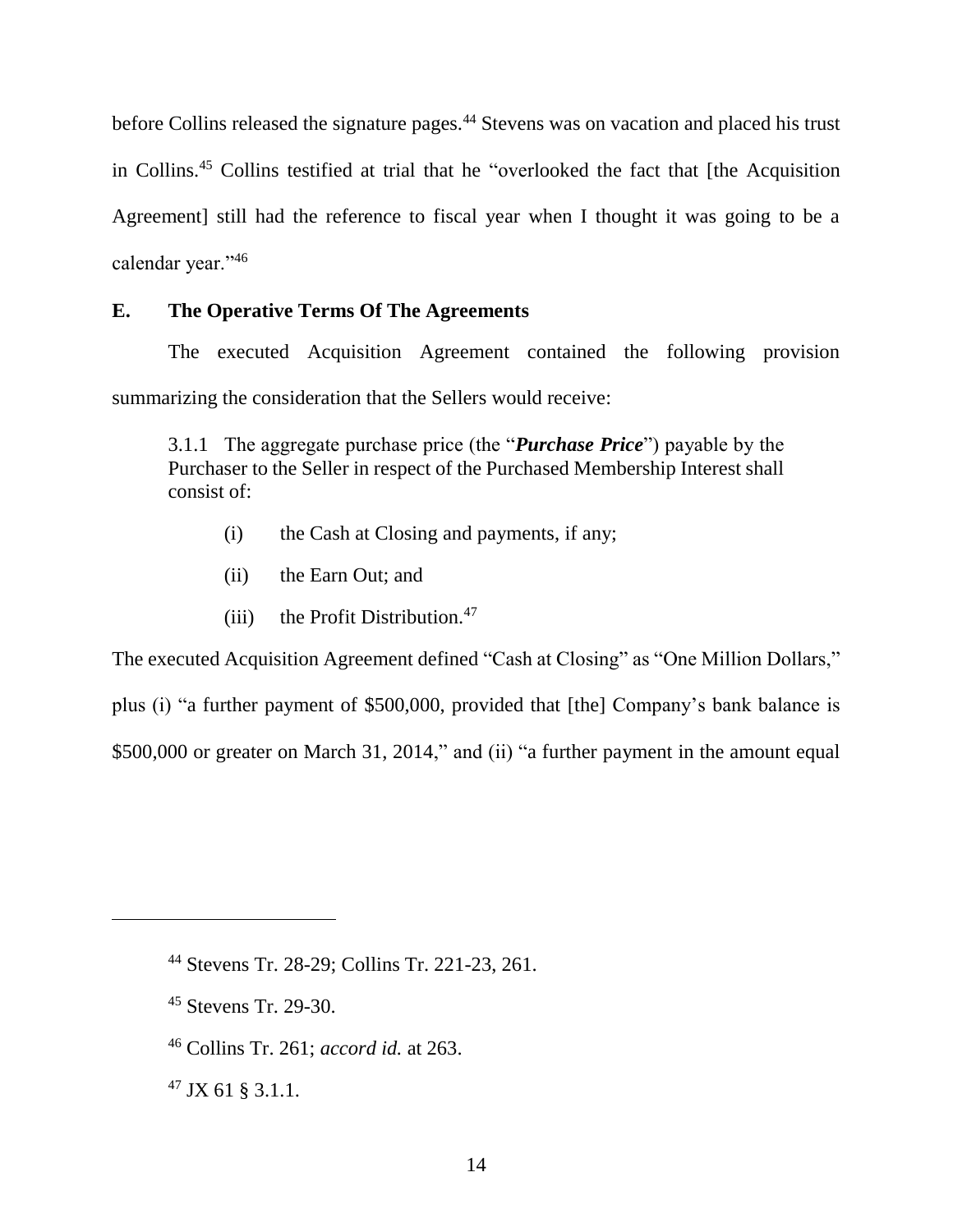to the Company's bank balance at June 30, 2014, not to exceed \$1,000,000, less [the

\$500,000 payment, if previously made]."48

The executed Acquisition Agreement described the Earn Out as follows:

3.2.1 The Purchaser shall pay to the Seller a further amount (the "*Earn Out*") in an amount determined as follows:

(i) If the cumulated, aggregate Net Profit of the Company in its fiscal years 2014, 2015 and 2016 (collectively, the "*Earn Out Period*") is greater than or equal to Two Million Six Hundred Thousand and No/100 Dollars (US\$2,600,000.00), then the Earn Out shall equal One Million Five Hundred Sixty Thousand and No/100 Dollars (US\$1,560,000.00); and

(ii) If the cumulated, aggregate Net profit of the Company in the Earn Out Period is less than Two Million Six Hundred Thousand and No/100 Dollars (US\$2,600,000.00), then the amount of the Earn Out shall be equal to sixty percent (60%) of the Net Profit for the Earn Out Period.

3.2.2 The Company's Net Profit shall be calculated on the basis of the respective Final Audited Annual Accounts for the respective fiscal year.<sup>49</sup>

The Earn Out Period was thus defined in terms of the Company's "fiscal years 2014, 2015,

and 2016." In substance, the two-part equation called for an earn-out payment equal to 60%

of the Net Profit during the Earn Out Period, capped at \$1,560,000.

The executed Acquisition Agreement also described the Profit Distribution. It

stated:

3.4.1 Within ten (10) Business Days following agreement by the Purchaser and the Seller on the Final Audited Annual Accounts for the Company's fiscal year 2016 in accordance with Section 11.1 of the Operating Agreement, the Parties shall cause the Company to distribute to the Seller out of funds legally available therefor an amount equal to the product

<sup>48</sup> *Id.* §§ 3.1.2-3.1.4.

<sup>49</sup> *Id.* §§ 3.2.1-3.2.2.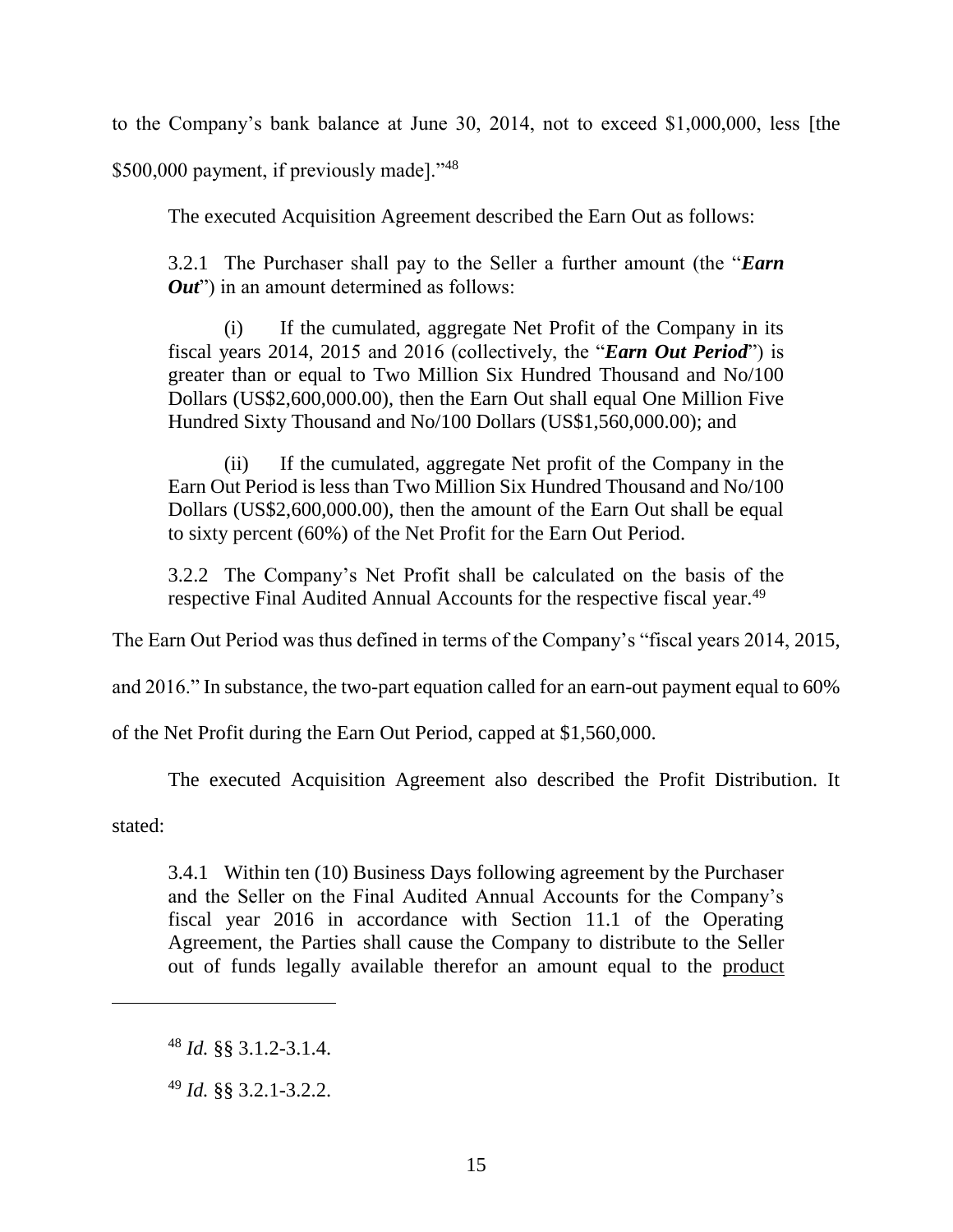obtained when the cumulative, aggregate Net Profit of the Company during the Earn Out Period, is multiplied by 0.40 (the "*Profit Distribution*"); such Profit Distribution shall be capped at and shall not exceed One Million Forty Thousand and No/100 Dollars (US\$1,040,000.00), and to the extent there is a loss carry forward (the "*NOL Amount*") of the Company on the Closing Date that would otherwise preclude the Company from effecting the full amount of the Profit Distribution otherwise payable, the Purchaser shall pay to the Seller at a mutually agreeable time an amount up to the NOL Amount in place of the Profit Distribution of equal amount by the Company to the Seller  $\ldots$  .  $^{50}$ 

The combination of the Profit Distribution and the Earn Out Period operated to entitle the

Sellers to an amount equal to the Company's net profit during the Earn Out Period, capped

at \$2.6 million, with the 60% from the Earn Out coming from the Buyer and the 40% from

the Profit Distribution coming from the Company.

Finally, the executed Operating Agreement contained provisions governing the Put-

Call Mechanism. The reciprocal options would become generally exercisable after March

31, 2016, and would result in the Buyer acquiring the remaining 40% of the equity in the

Company in return for

an amount equal to the sum of Four Hundred Thousand and No/100 Dollars (\$400,000.00) plus a variable component of either (x) Two Million and No/100 Dollars (\$2,000,000.00) (the "**Maximum Amount**"), if the cumulated, aggregate Net Profit of the Company in the Earn Out Period (as such term is defined in the Membership Interest Acquisition Agreement) is greater than or equal to Two Million Six Hundred Thousand and No/100 Dollars (\$2,600,000), or if not, then (y) an amount equal to the product obtained when the Maximum Amount is multiplied by the fraction obtained when the cumulative, aggregate Net Profit of the Company during the Earn

<sup>50</sup> *Id.* § 3.4.1.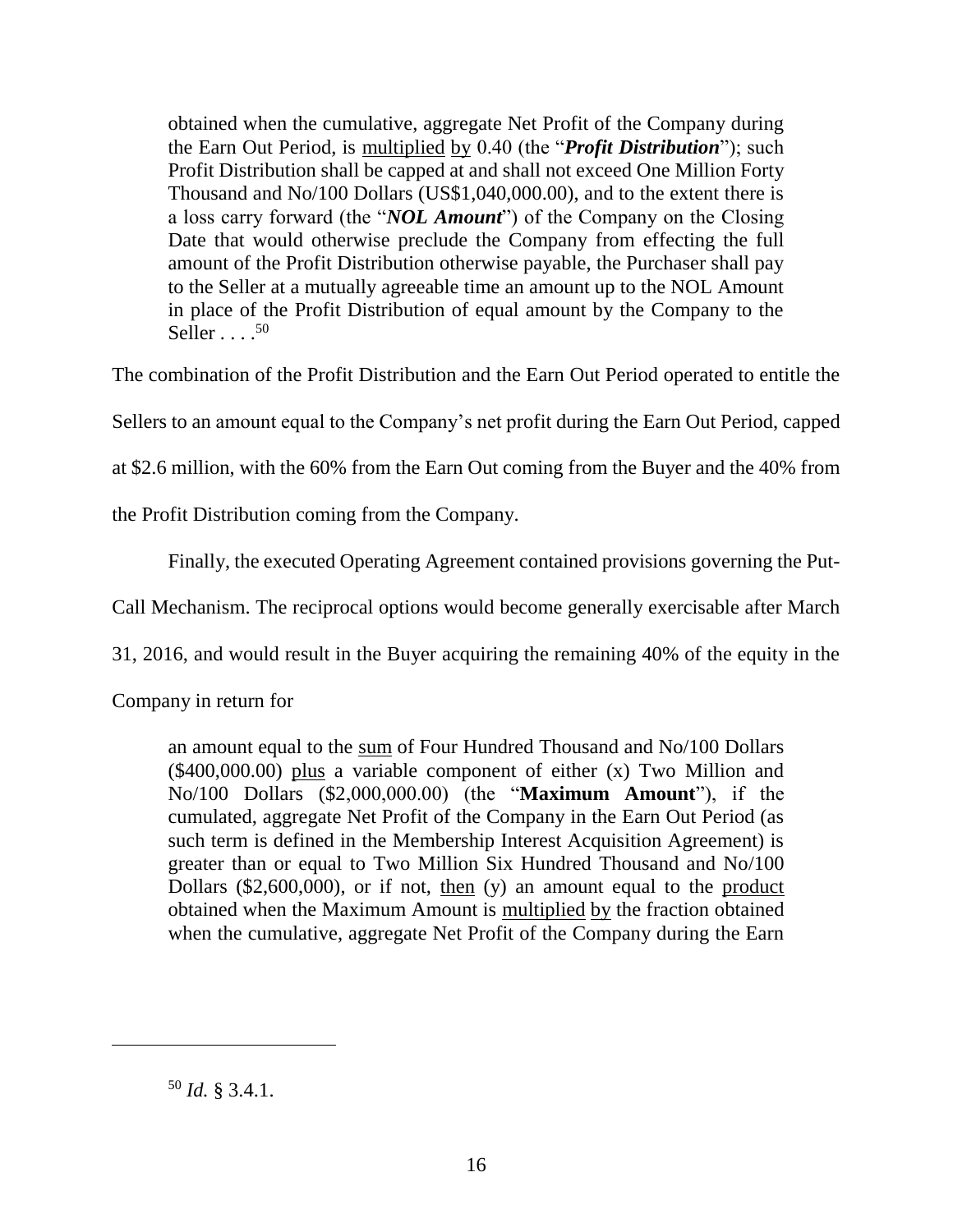Out Period is divided by Two Million Six Hundred Thousand and No/100 Dollars  $(\$2,600,000,00)$  . . . . <sup>51</sup>

In the aggregate, the consideration received by the Sellers from the Cash at Closing, the Earn Out, the Profit Distribution, and the Put-Call Mechanism could not exceed \$6 million. $52$ 

### **F. The Sellers Learn That An Earn Out Payment Is Unlikely.**

During the first three quarters after the acquisition, the Company struggled. By November 2014, the Buyer and Company management had determined that the Company was unlikely to produce a "cumulated, aggregate Net Profit" during the Earn Out Period. As a result, the Earn Out would not yield any additional consideration for the Sellers.<sup>53</sup>

A regular meeting of the Company's members was scheduled for November 19, 2014. The Buyer and Company management decided that they needed to inform the Sellers about the Company's performance and its effect on the Earn Out. Pedersen prepared a presentation that explained "the earn out, the situation and the different scenarios."<sup>54</sup> Commenting on the slides, Bryan emphasized the need for a slide that depicted an "earnout scenario" that "begins at 4/1/2013 and ends on 3/31/2016."<sup>55</sup> The next draft

<sup>51</sup> JX 65 § 8.3.3*.*

 $\overline{a}$ 

<sup>52</sup> JX 61 § 3.4.3.

<sup>53</sup> Hufnagel Tr. 830-31 (testifying that he "could see very quickly sort of that the earnout is virtually impossible to achieve"); *accord id.* at 839-40.

<sup>54</sup> JX 226 at 2.

<sup>55</sup> *Id.*; *see also* Bryan Tr. 604-05.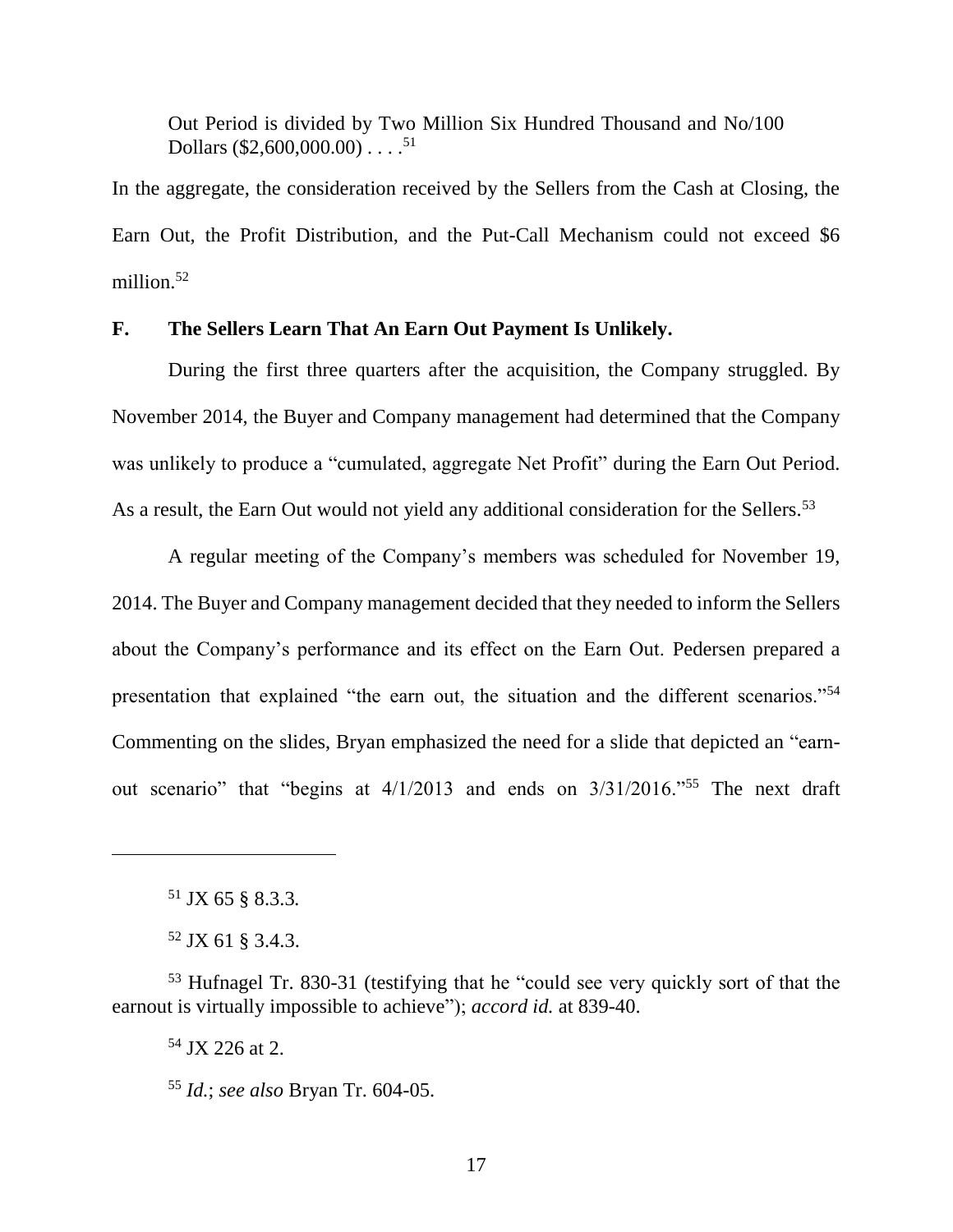demonstrated progress towards the Earn Out (or lack thereof) as measured by fiscal years ending March 31.<sup>56</sup> Anticipating that the presentation would not be well received, the Buyer had outside counsel review the deck.<sup>57</sup>

The meeting convened as scheduled. The presentation showed that the Company had incurred a net operating loss of \$1.56 million for the fiscal year that ended on March 31, 2014.<sup>58</sup> It forecasted continuing losses for the fiscal year ending March 31, 2015. The presentation forecasted modest gains in 2016, but projected they would be inadequate to generate a cumulative net profit since the closing of the acquisition.<sup>59</sup>

The November 2014 meeting was the first time the Sellers learned that they were unlikely to receive any consideration from the Earn Out. Stevens was "shocked"<sup>60</sup> and his demeanor was "icy."<sup>61</sup> But he did not raise any objections to the analysis.<sup>62</sup>

## **G. The Sellers Raise Questions About The Earn Out.**

Despite the grim news from the November 2014 meeting, Stevens did not follow up about the Earn Out until four months later. On March 10, 2015, he asked for a meeting

- <sup>57</sup> *See* JX 238 at 2; JX 241 at 2.
- <sup>58</sup> JX 239 at 33.
- <sup>59</sup> *Id.*

- <sup>60</sup> Hufnagel Tr. 845-46.
- <sup>61</sup> *Id.* at 833.
- <sup>62</sup> *Id.* at 833-40.

<sup>56</sup> *See* JX 234 at 14.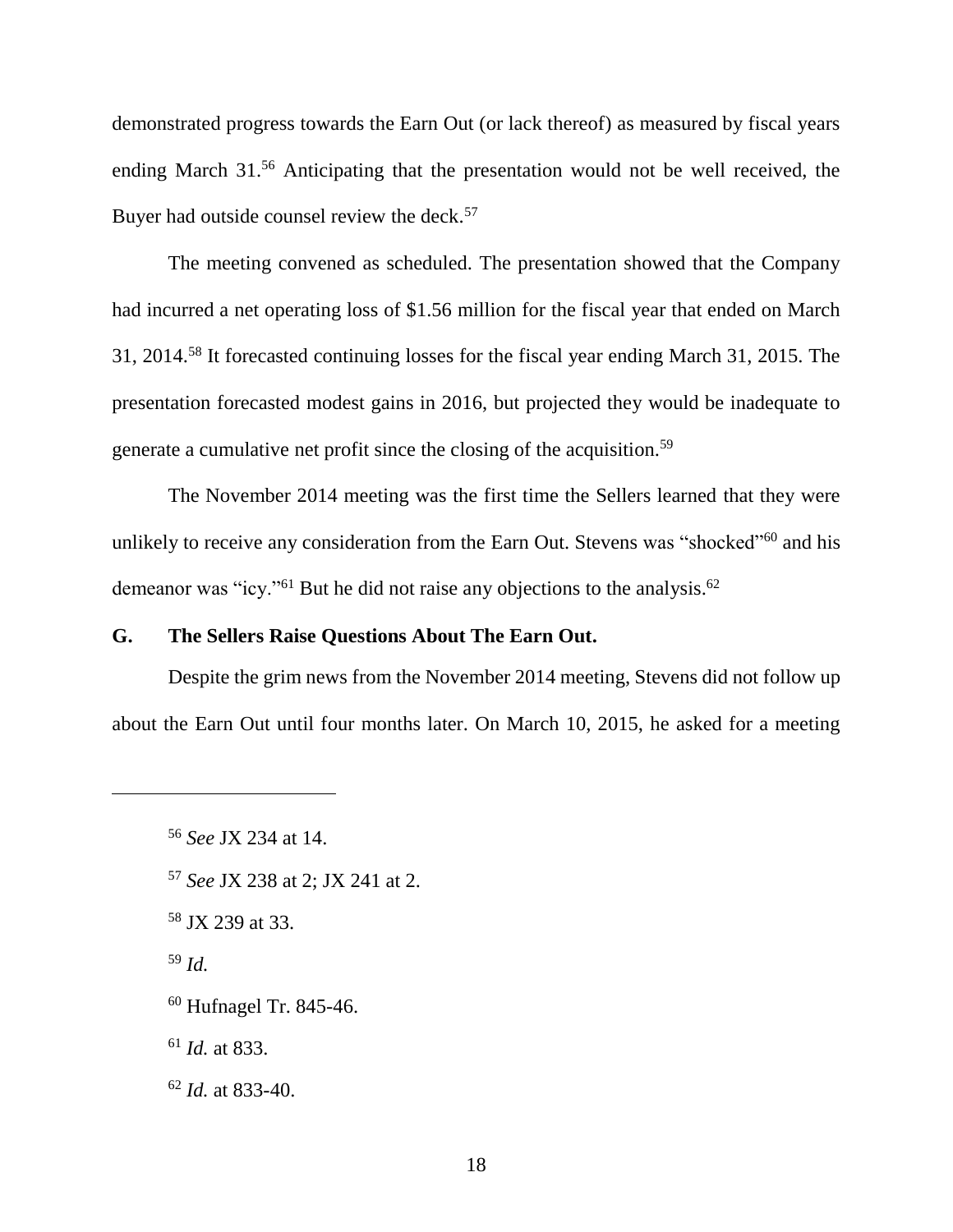with Christoph Beumer, the Chairman of the Beumer Group. In his email, Stevens emphasized that "I need us both to achieve the earn out. I relied heavily on the strength and reputation of Beumer Corporation to pull this through. Maybe this will be a better year—I certainly hope so."<sup>63</sup>

Beumer did not share Stevens' optimism. He responded that

the numbers in 2014 are very bad and in all fairness, [the Company] was definitely not in the shape Wayne [Collins] always communicated and made us [] believe. The earn out based on the 2014 numbers will not be achievable anymore as planned. I fully understand that this is more than difficult and a serious situation for you but the p[l]anning was based on figures which just did not materialize. Therefore we need to talk. So I really would appreciate to get your view prior to the board meeting before we meet. This will give me the opportunity to talk also to my colleagues and [develop] a fair solution to all parties based on facts. I definitely want to find a fair solution but we both also have to acknowledge that the numbers turned out to be different at the end as we all wanted them to be.  $64$ 

Beumer's response infuriated Stevens. He shot back that the November 2014 presentation had been a "rambling mess" and he lamented that "[w]e appear to have gone side-ways for 5 months."<sup>65</sup> Stevens argued that he turned over the Company in strong financial condition and that the Beumer Group necessarily understood the Company's financial position after conducting extensive due diligence.<sup>66</sup> He derided Beumer's

<sup>63</sup> JX 268 at 3.

<sup>&</sup>lt;sup>64</sup> JX 280 at 8-9.

<sup>65</sup> JX 279 at 9.

<sup>66</sup> *See id.* at 10 ("In any case . . . you are running an international company having acquired several companies, you had [the Company] under scrutiny for 16 months while due diligence went on.").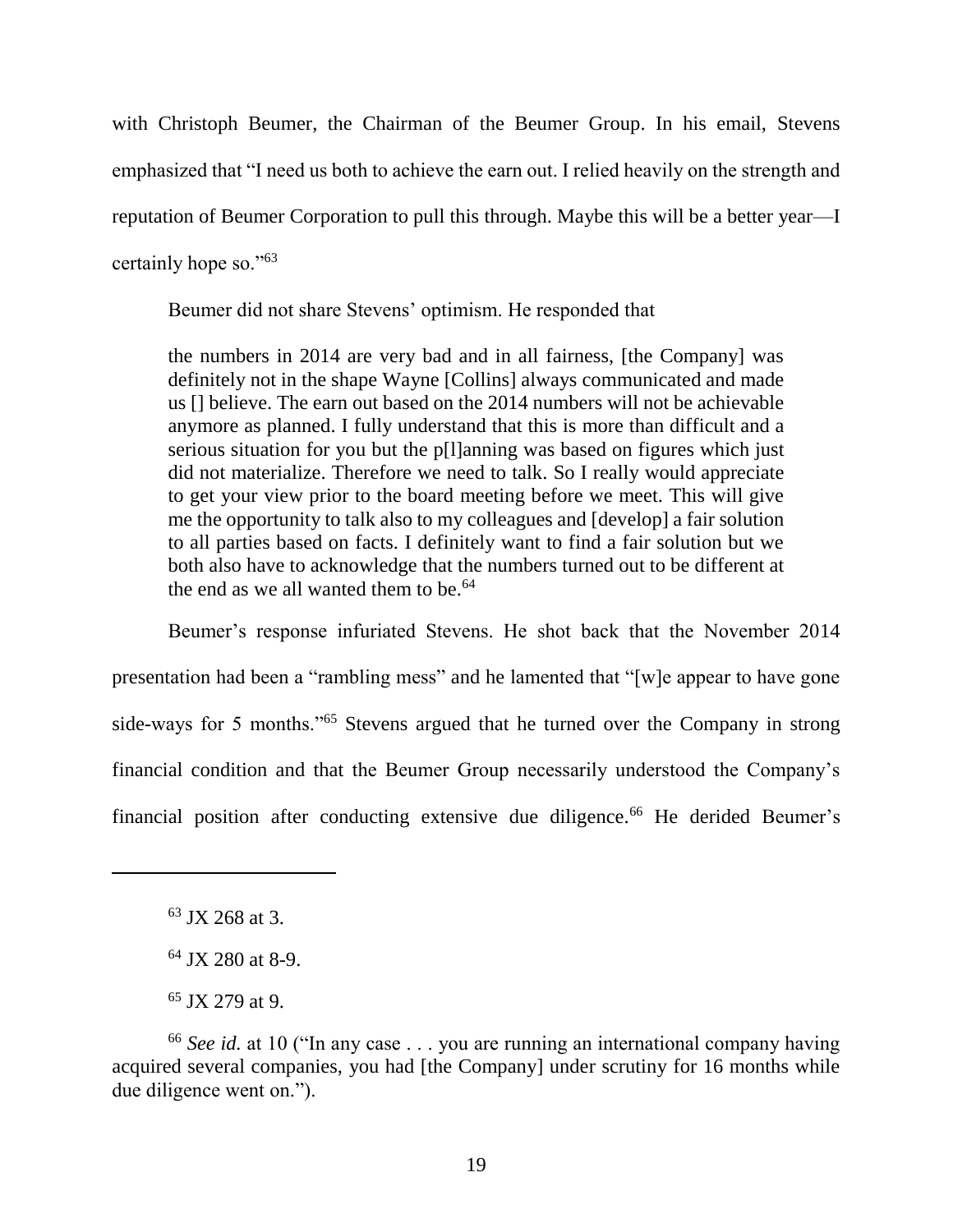statements about Collins as "serious and libelous."<sup>67</sup> Stevens concluded his email by expressing a desire to "settle our affairs amicably."<sup>68</sup>

Several heated emails followed before Stevens and Beumer agreed it was best to meet in person.<sup>69</sup> In advance of that meeting, Dalstein suggested in an email to Hufnagel and Beumer on April 24, 2015, that Stevens and Collins did not appear to understand how the Earn Out worked. Dalstein observed that "Wayne [Collins] still has not recognized that the last year was the second year of the earnout."<sup>70</sup> At trial, Dalstein agreed that he believed as of April 2015 that Stevens and Collins were under a "misimpression" about the structure of the Earn Out.<sup>71</sup> Dalstein explained that based on the statements that Stevens and Collins were making, he thought that they still were not aware of the timing of the Earn Out Period, notwithstanding the language of the Acquisition Agreement and the dates in the November 2014 presentation.<sup>72</sup> Collins, by contrast, testified at trial that he became aware of the disagreement over how the Earn Out operated during the November 2014 meeting.<sup>73</sup>

<sup>67</sup> *Id.*

 $\overline{a}$ 

<sup>72</sup> *Id.* at 1040.

<sup>68</sup> *Id.* at 11.

<sup>69</sup> JX 280 at 2-3.

<sup>70</sup> Dalstein Tr. 1039 (roughly translating a German email at JX 279 at 2); *see also*  Beumer Dep. 124-27.

 $71$  Dalstein Tr. 1039.

<sup>73</sup> Collins Tr. 227.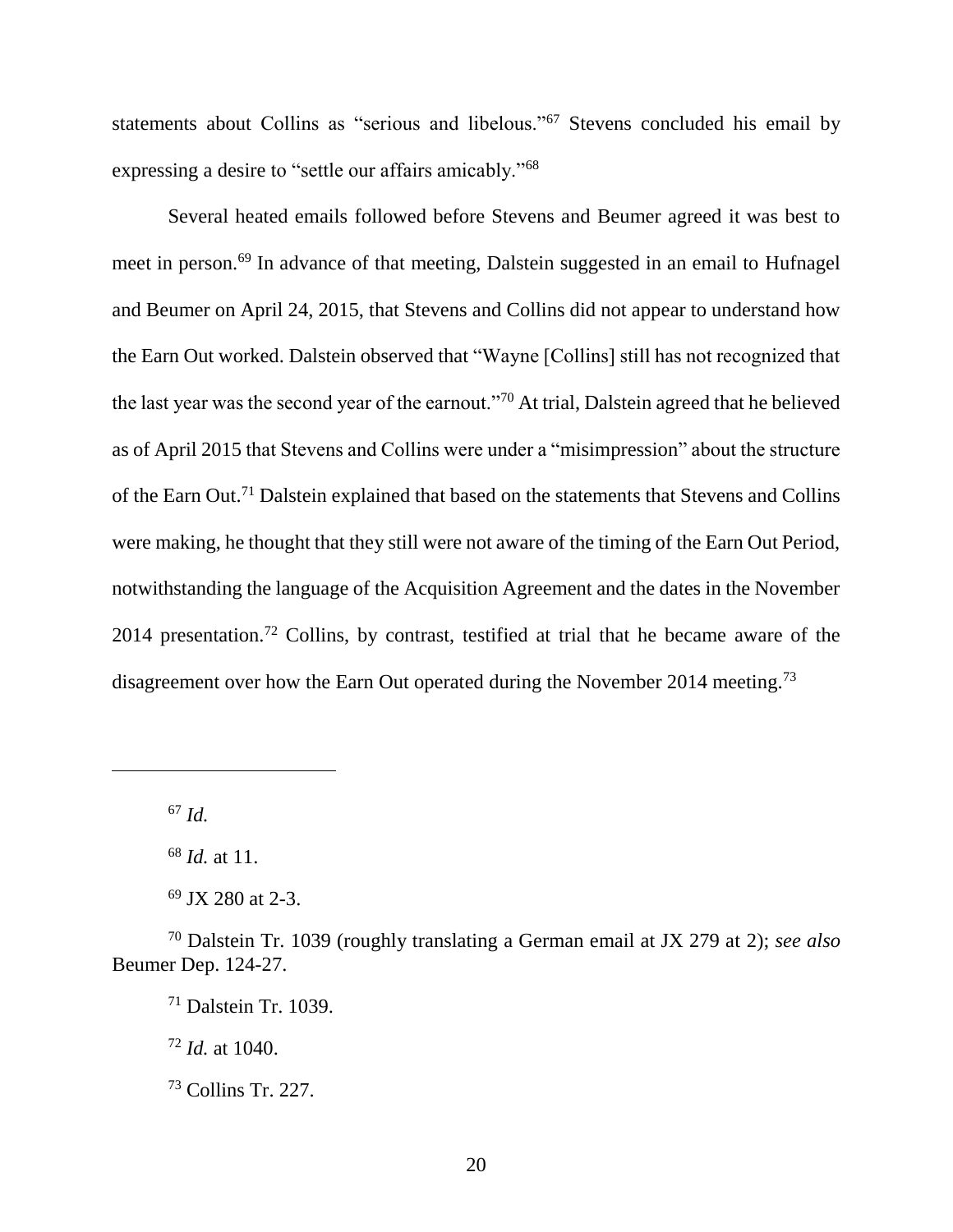#### **H. The Sellers Realize Their Mistake.**

The parties met in Dallas on April 29, 2015.<sup>74</sup> The meeting was short and unsuccessful. Stevens characterized the Buyer's representatives as "rather belligerent" and "overly forthright."<sup>75</sup> Beumer took the position that "he had paid too much for" the Company and "wasn't prepared to pay another penny for it."<sup>76</sup>

During the meeting, the Buyer's representatives made clear that they believed that the Earn Out had started on April 1, 2013, and ran through March 31, 2016.<sup>77</sup> In the aftermath of the meeting, Stevens was "angry," "very unhappy and not satisfied."<sup>78</sup>

After a subsequent conversation with Stevens, Pedersen reported back to Dalstein that Stevens "really feels that the company is being 'stolen from him.'" <sup>79</sup> Pedersen also explained that Stevens was "clearly surprised and upset about the start of [the] 'earn out' in April 2013."<sup>80</sup>

<sup>76</sup> *Id.*; *see also* Beumer Dep. 141-43.

<sup>74</sup> Dalstein Tr. 1120.

<sup>75</sup> Stevens Tr. 38.

<sup>77</sup> *See* JX 286 at 2; *see also* Stevens Tr. 36-40; Dalstein Tr. 1120-21; Beumer Dep. 141-43.

<sup>78</sup> JX 286 at 2.

<sup>79</sup> *Id.*

<sup>80</sup> *Id.*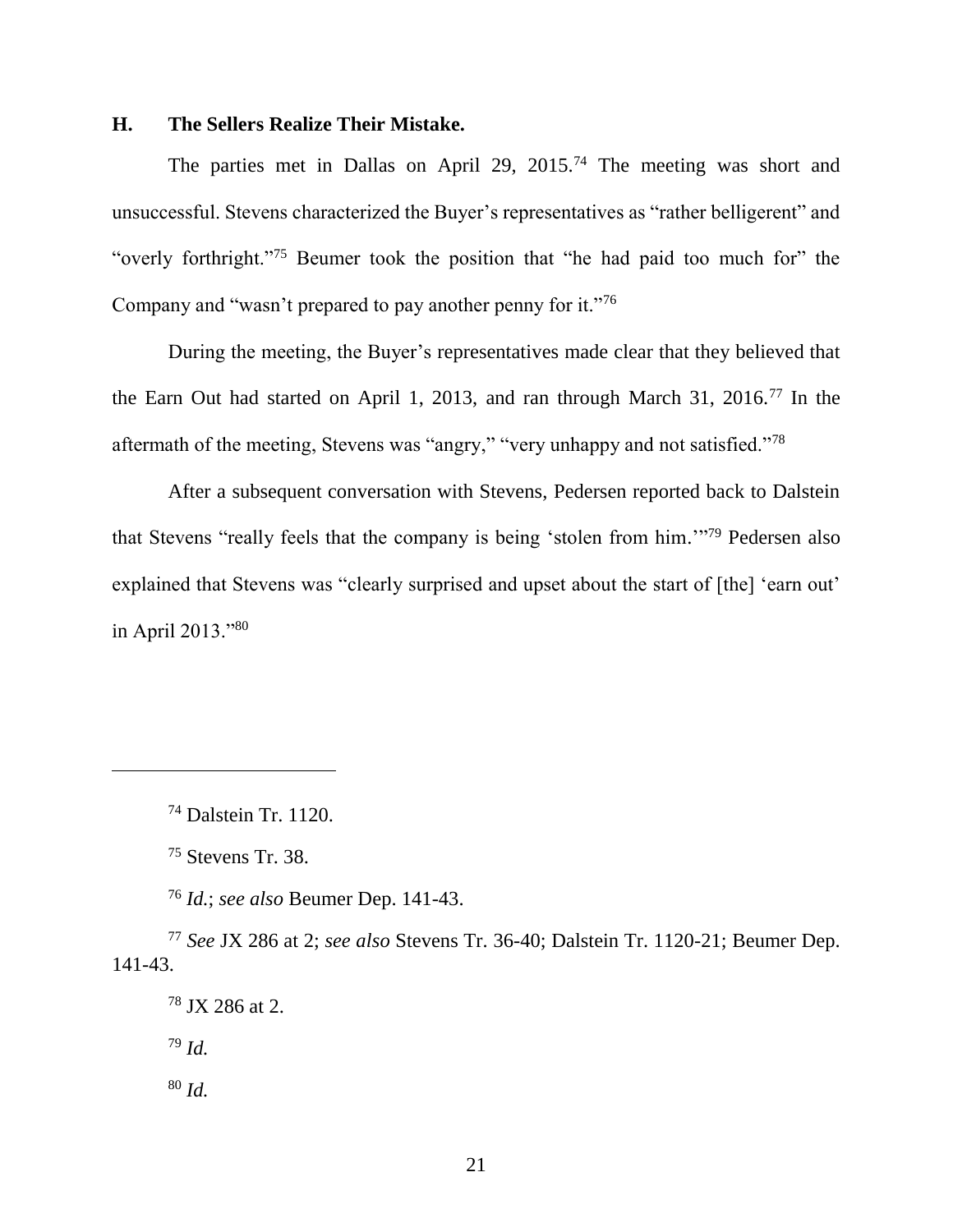## **I. This Litigation**

On September 18, 2015, the Sellers commenced an arbitration against the Buyer. On April 1, 2016, while the arbitration remained pending, the Buyer exercised its call option.

The parties subsequently agreed to abandon arbitration in favor of litigating in this forum.<sup>81</sup> On April 15, 2016, the Sellers contemporaneously filed the complaint in this action and a motion seeking a temporary restraining order enjoining the exercise of the call. On April 22, I denied the motion.<sup>82</sup>

On November 1, 2017, the Sellers filed an amended complaint. It asserted claims for breach of the Acquisition Agreement, breach of the Operating Agreement, and breach of the implied covenant of good faith and fair dealing against the Buyer. It also asserted claims for breach of fiduciary duty and civil conspiracy against Dalstein and Pedersen. The complaint also sought reformation.

On November 8, 2017, the Sellers moved for summary judgment on certain of their claims. By order dated January 5, 2018, I granted the motion as to isolated claims for breach of contract.<sup>83</sup>

Trial took place from January 8-11, 2018. After trial, I directed that the parties present the reformation issue first, because the success or failure of that claim would

<sup>81</sup> *See* Dkt. 2 at 2 n.2.

<sup>82</sup> *See* Dkt. 18 at 43-54.

<sup>83</sup> Dkt. 147.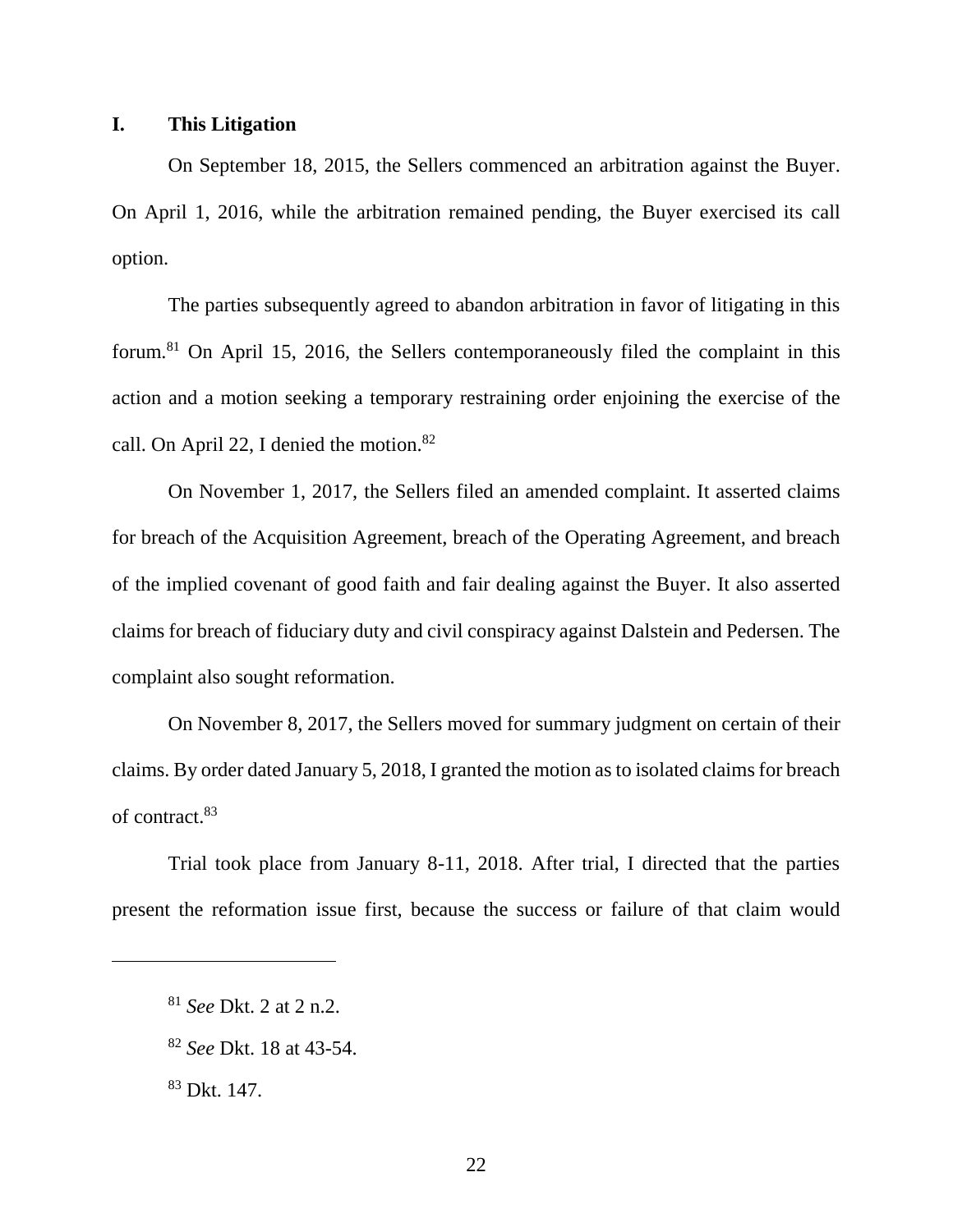establish the relevant time periods for the parties' other claims and for the calculation of damages.

### **II. LEGAL ANALYSIS**

This decision only addresses the Sellers' claim for reformation. The Sellers seek a decree of reformation that would alter the Earn Out Period, the Profit Distribution, and the Put-Call Mechanism. In each case, the decree would cause the operative dates in the provisions to be measured using a calendar year, rather than a fiscal year ending March 31.

"Reformation is an equitable remedy which emanates from the maxim that equity treats that as done which ought to have been done."<sup>84</sup>

Courts employ the reformation remedy when parties enter into an agreement or transaction but, because of fraud or mutual mistake, the contract or instrument reflecting such agreement or transaction does not express the actual intention of the parties. In that instance, a court of equity may order the instrument reformed so it represents the agreement or transaction actually intended.<sup>85</sup>

The party seeking reformation first must show that it was mistaken about the contents of the final, written agreement. The proponent next must show either that its counterparty was similarly mistaken (mutual mistake) or that its counterparty "knew of . . . [the] mistake and remained silent" so as to take advantage of the error. $86$  Finally, the party seeking

<sup>84</sup> *In re TIBCO Software Inc. S'holders Litig.*, 2015 WL 6155894, at \*13 (Del. Ch. Oct. 20, 2015) (internal quotation marks omitted) (quoting *Interim Healthcare, Inc. v. Sherion Corp.*, 2003 WL 22902879, at \*6 (Del. Ch. Nov. 19, 2003)).

<sup>85</sup> Donald J. Wolfe, Jr. & Michael A. Pittinger, *Corporate and Commercial Practice in the Delaware Court of Chancery* § 12.05 (2017).

<sup>86</sup> *Cerberus Int'l, Ltd. v. Apollo Mgmt., L.P.*, 794 A.2d 1141, 1152 (Del. 2002).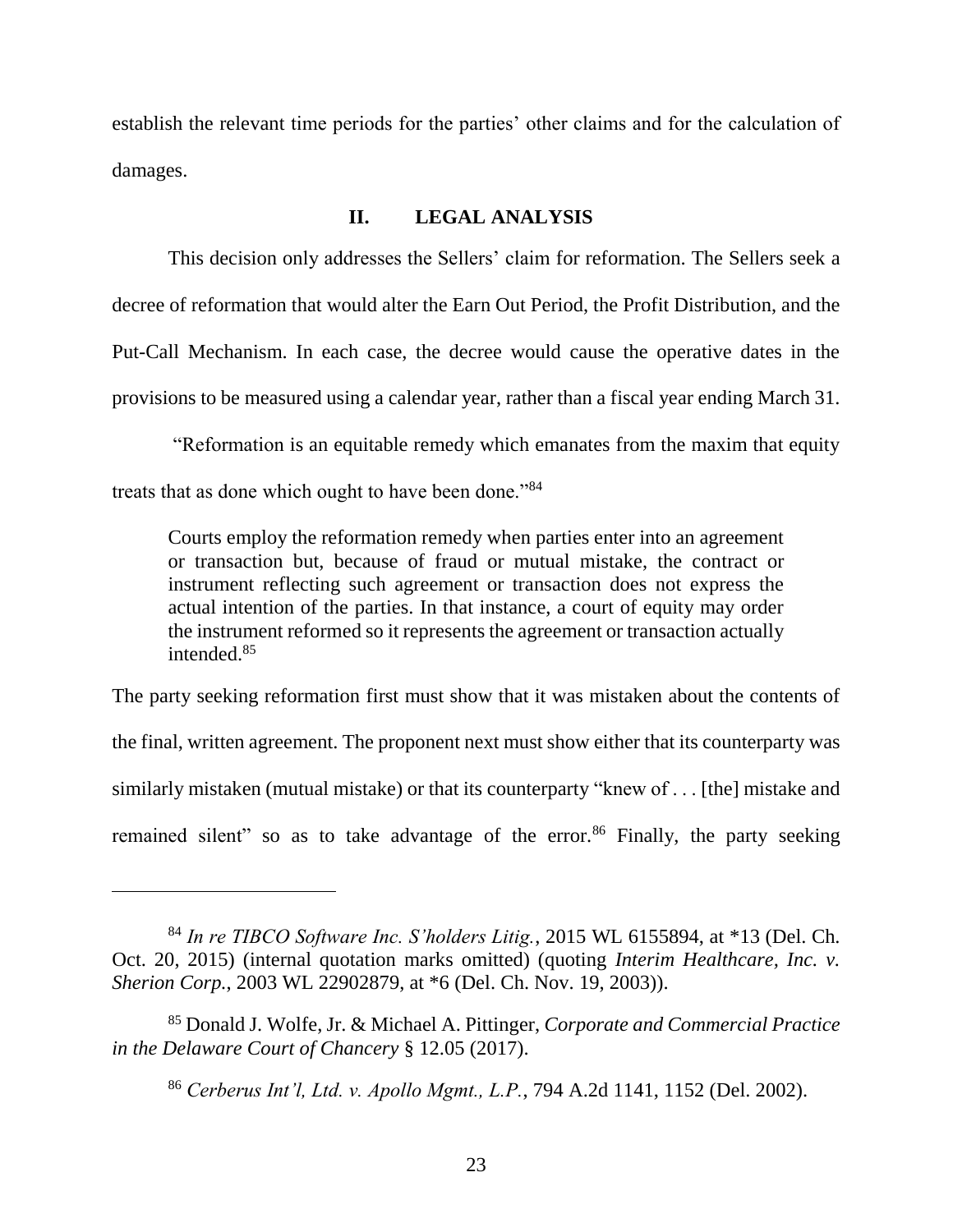reformation must prove the existence of a specific meeting of the minds regarding a term that was not accurately reflected in the final, written agreement.<sup>87</sup>

The party seeking reformation "must prove each of the required elements by clear and convincing evidence."<sup>88</sup> This is "an intermediate evidentiary standard, higher than mere preponderance, but lower than proof beyond a reasonable doubt."<sup>89</sup> It "requires" evidence that 'produces in the mind of the trier of fact an abiding conviction that the truth of [the] factual contentions [is] highly probable.'"<sup>90</sup> "To establish proof by clear and convincing evidence means to prove something that is highly probable, reasonably certain, and free from serious doubt."<sup>91</sup> Imposing this heightened burden for a claim for reformation

<sup>88</sup> *Cerberus*, 794 A.2d at 1152.

 $\overline{a}$ 

<sup>89</sup> *Id.* at 1151 (internal quotation marks omitted) (quoting *In re Travel*, 661 A.2d 1061, 1070 n.5 (Del. 1995)).

<sup>87</sup> *See Cerberus*, 794 A.2d at 1152 (holding that, to prevail on its claim for reformation, the plaintiff "must show that: (i) MTI thought that the merger agreement gave MTI's stockholders the proceeds of the options and warrants; (ii) either that Apollo was also similarly mistaken, or that Apollo knew of MTI's mistake and remained silent; and (iii) that MTI and Apollo had specifically agreed that the proceeds of the options and warrants would to go MTI's stockholders"); *cf. Envo, Inc. v. Walters*, 2009 WL 5173807, at \*4 (Del. Ch. Dec. 30, 2009); *Joyce v. RCN Corp.*, 2003 WL 21517864, at \*4 (Del. Ch. July 1, 2003).

<sup>90</sup> *Hudak v. Procek*, 806 A.2d 140, 147 (Del. 2002) (quoting *Cerberus*, 794 A.2d at 1151).

<sup>91</sup> *Id.* at 147 (internal quotation marks omitted) (quoting Del. Super. P.J.I. § 4.3  $(2000)$ ).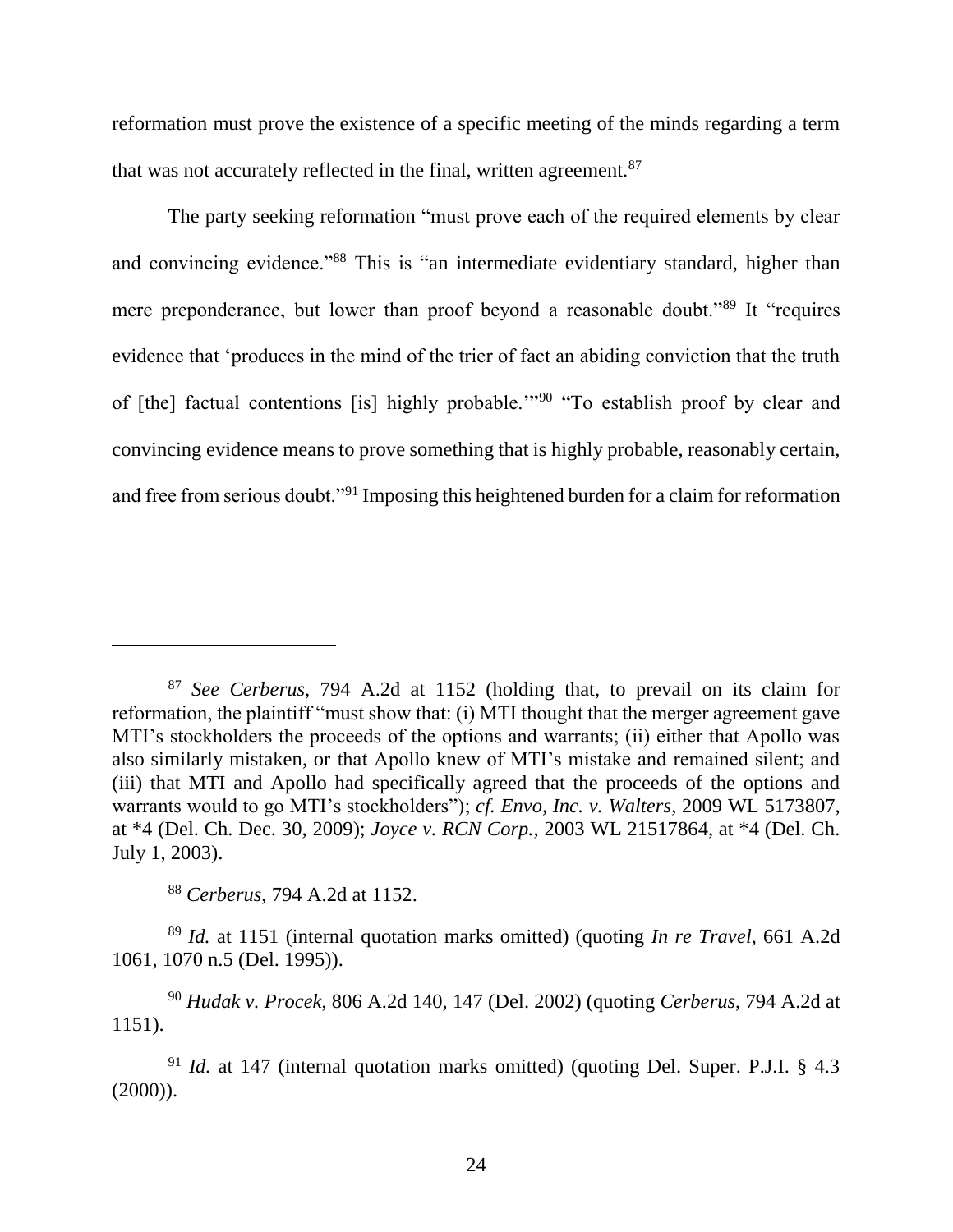"preserve[s] the integrity of written agreements by making it difficult to modify executed contracts."<sup>92</sup>

## **A. Mutual Mistake**

To prove mutual mistake, "the plaintiff must show that both parties were mistaken as to a material portion of the written agreement."<sup>93</sup> The evidence established that the Sellers mistakenly believed that the Acquisition Agreement and Operating Agreement would use calendar years to measure the Earn Out Period, the Profit Distribution, and the Put-Call Mechanism. But the Sellers did not prove by clear and convincing evidence that the Buyer was similarly mistaken.

During the discussions over the term sheet, the parties shared an understanding that the Earn Out Period would consist of three complete fiscal years beginning on April 1, 2013. The term sheet memorialized that understanding.<sup>94</sup> Stevens and Collins testified to this fact, and Hufnagel candidly acknowledged it.<sup>95</sup> The defendants do not dispute it.

<sup>93</sup> *Cerberus*, 794 A.2d at 1151.

<sup>94</sup> JX 12 at 3.

<sup>92</sup> *TIBCO*, 2015 WL 6155894, at \*13 (internal quotation marks omitted) (quoting *Joyce*, 2003 WL 21517864, at \*3).

<sup>&</sup>lt;sup>95</sup> See Stevens Tr. 76-77 (confirming "the original plan for the length of the earnout period" was "[t]hree full years starting on April 1, 2013"); Collins Tr. 227 (testifying the Earn Out Period "should have been three years from closing"); Hufnagel Tr. 762 ("It was not the intention to start, basically, the earnout before closing."); *id.* at 766 (confirming "the earnout period would have been a full three years post-closing" if "the closing occurred on schedule in April 2013").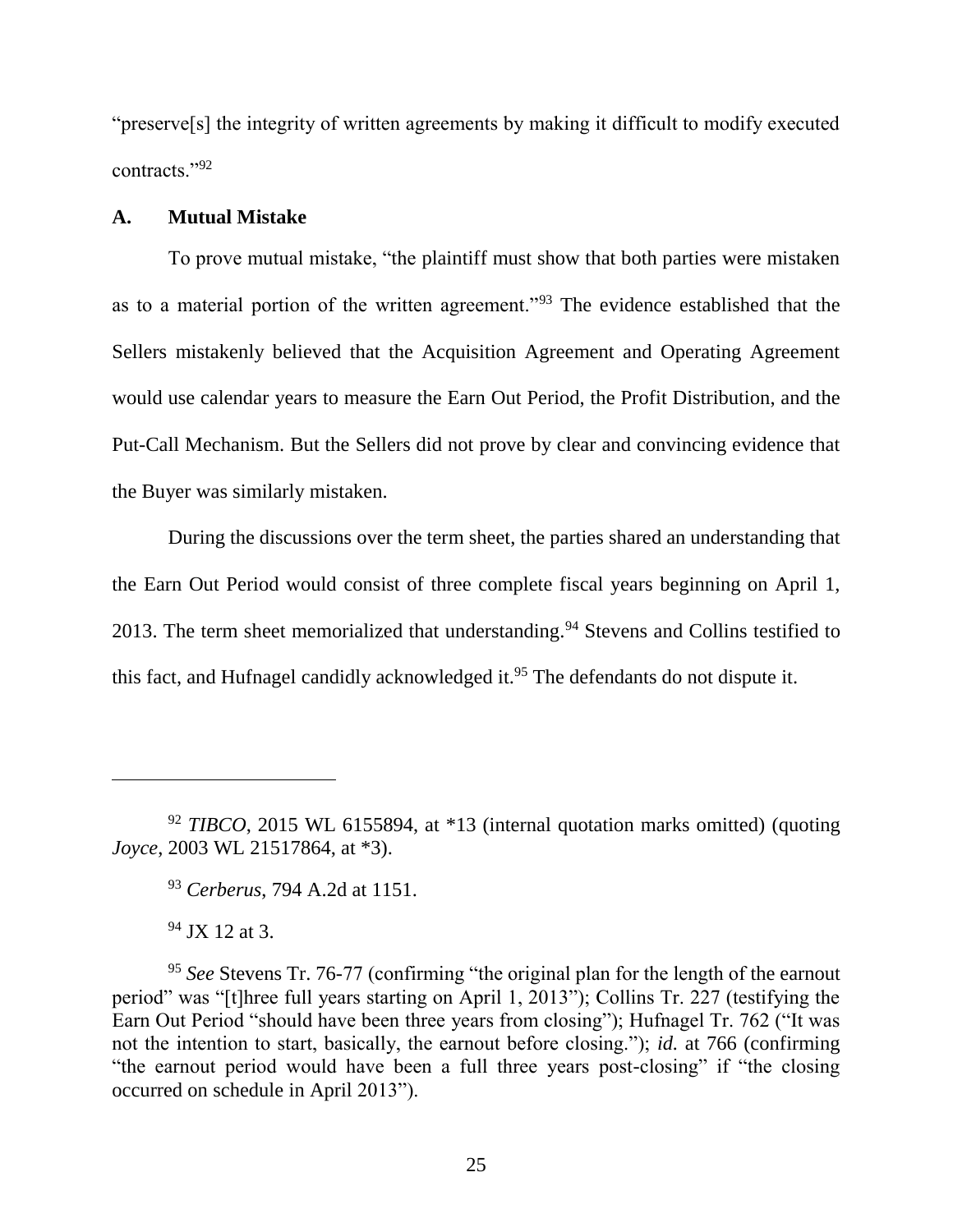That shared understanding did not extend to what would happen if the transaction failed to close on April 1, 2013, as the parties had anticipated. Stevens and Collins testified to their belief that the dates would be updated to run for three years after the date of closing.<sup>96</sup> There is reason to question that testimony, because Stevens and Collins did not attempt to update the dates in the transaction documents when the deal failed to close by April 1, 2013. Collins made comments that related to the Earn Out,  $97$  yet on final review, Collins had "only two issues, the Cash at Closing and the new indemnity on tax."<sup>98</sup> Stevens provided Collins with executed signature pages without reviewing the final documents.<sup>99</sup> Regardless, this decision accepts for purposes of analysis that Stevens and Collins believed contemporaneously that the Earn Out Period would run for three years after closing and that calendar year dates would be used for the other provisions in the contracts.

The Buyer's representatives testified credibly at trial that they had a different understanding. They thought that they had agreed to a specific Earn Out Period that began on April 1, 2013, and ended on March 31, 2016. They also thought that they had agreed to specific dates for the Profit Distribution and the Put-Call Mechanism. They saw no need to change any of the dates. Hufnagel explained at trial that his only prior experience with an

<sup>96</sup> *See* Stevens Tr. 22, 43, 66, 76-77, 79; Collins Tr. 226-27.

 $97$  JX 40 at 3.

<sup>98</sup> JX 48 at 2.

<sup>99</sup> Stevens Tr. 28-29.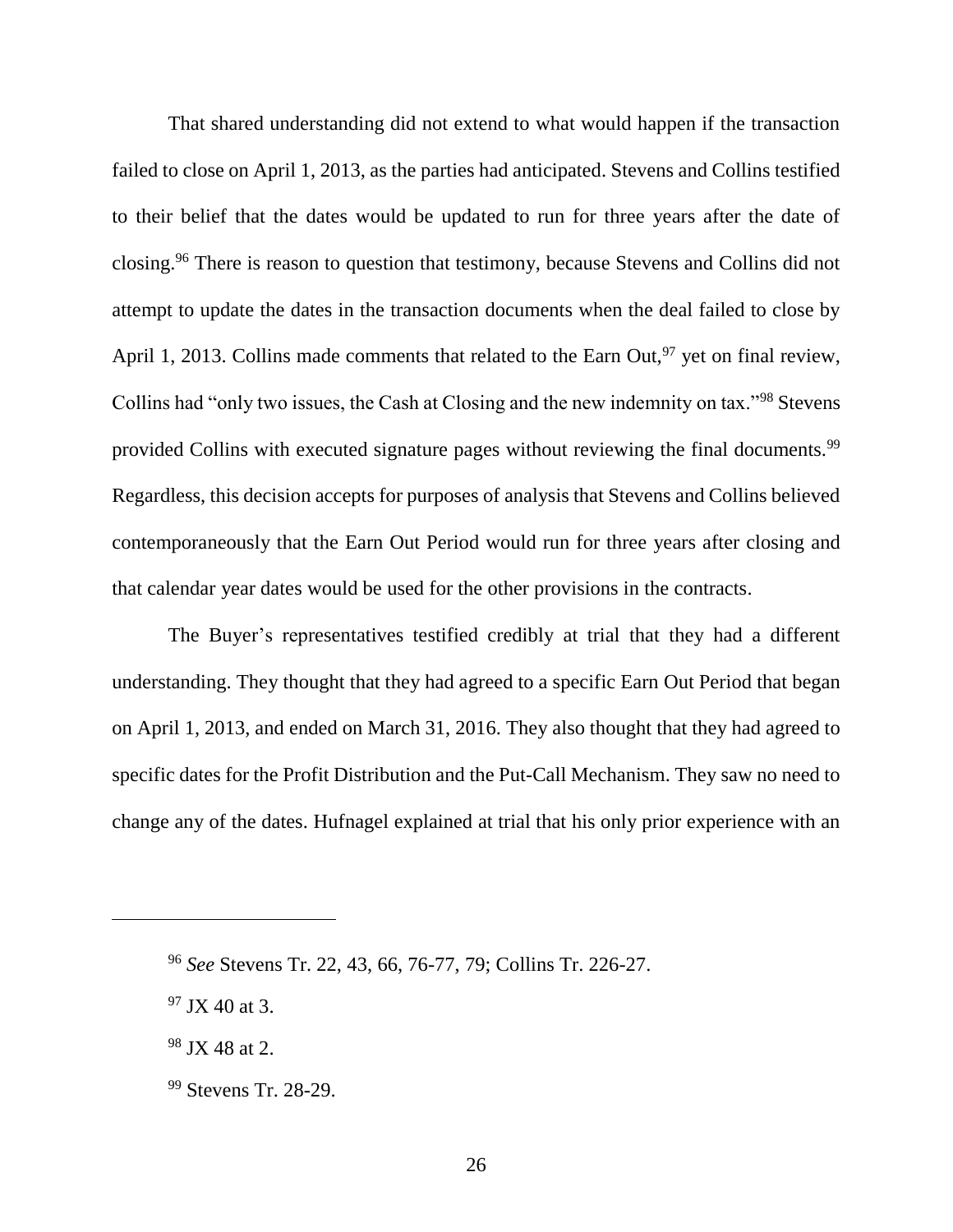earn-out was the Indec transaction.<sup>100</sup> The negotiations there proceeded similarly: the parties finalized the agreements months before the closing with an agreed-upon earn-out period, and even though the closing was delayed, no one updated the dates. The result was that the Indec earn-out began to run prior to closing.<sup>101</sup> Hufnagel testified credibly that he believed that the Company's earn-out would work the same way.<sup>102</sup> Tony Barr, who had served as the Buyer's Chief Marketing Officer and Vice President of Corporate Development during the relevant period, testified credibly to the same effect.<sup>103</sup>

To impeach this testimony, the Sellers relied on other documents suggesting that after the acquisition closed, the Buyer caused the Company to change from operating on a fiscal year to operating on a calendar year, as the Beumer Group did.<sup>104</sup> There is some documentation indicating that the Buyer anticipated converting the Company to a calendar year.<sup>105</sup> For example, the Beumer Group had audited financial statements prepared for the Company on a calendar-year basis so that they could be consolidated with the Beumer Group's financial statements.<sup>106</sup> The Beumer Group also prepared budgets and projections

<sup>102</sup> *Id.* at 766.

 $\overline{a}$ 

<sup>105</sup> *See* JX 16; JX 28 at 2; JX 47 at 2; JX 80.

<sup>106</sup> Perez Dep. 15-17.

<sup>100</sup> Hufnagel Tr. 762-66.

<sup>101</sup> *Id.* at 760-65.

<sup>103</sup> Barr Tr. 573.

<sup>104</sup> *See id.* at 665; Pedersen Tr. 871.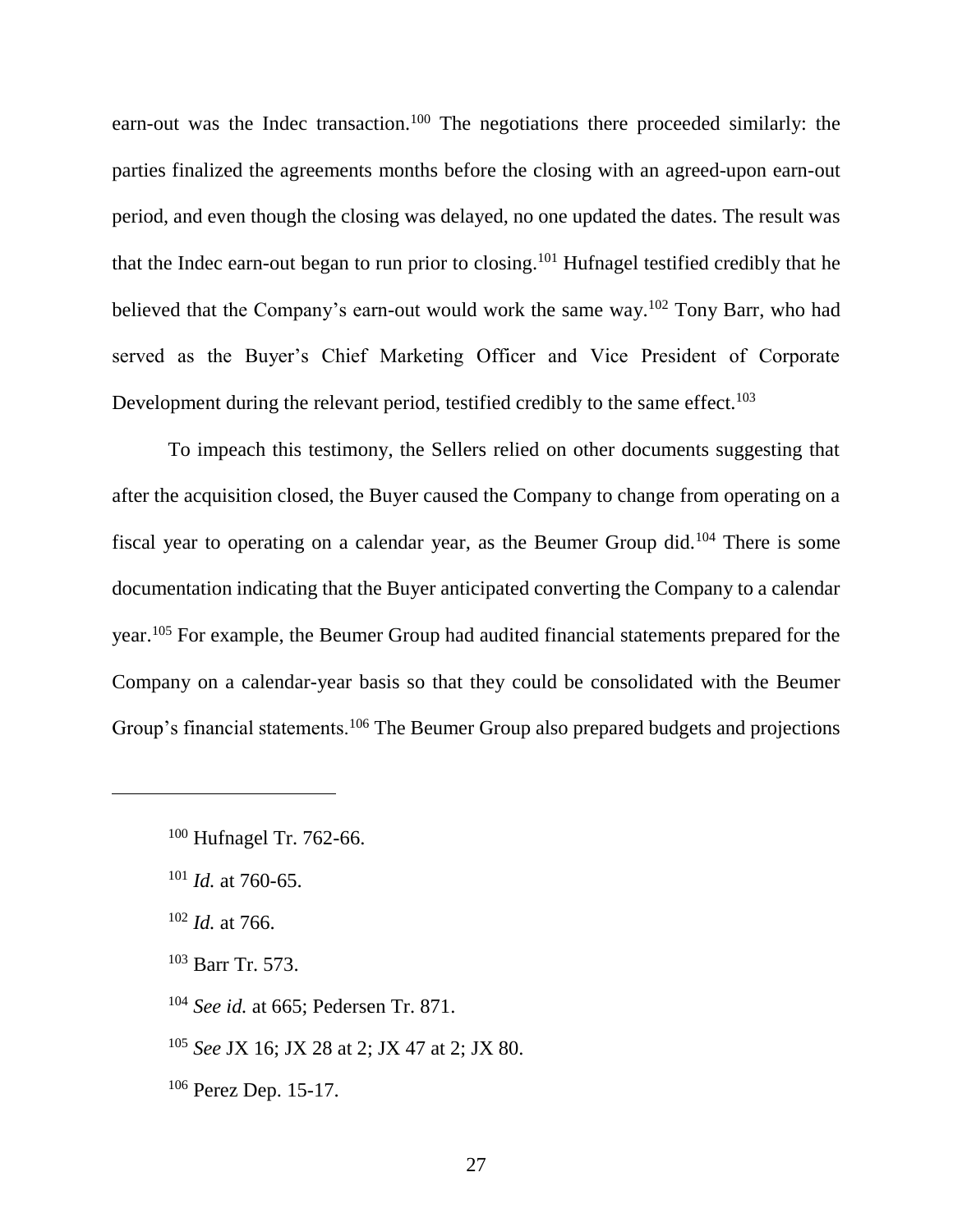for the Company on a calendar year basis.<sup>107</sup> But the Beumer Group took steps to prepare additional financial statements for the stub period from January 1 to March 31 of each year. These statements were not independently audited; they were only reviewed. They were, however, based on the Company's audited financial statements.<sup>108</sup> Bryan, the Buyer's CFO, testified that Company management had not, in fact, changed the Company's fiscal year.<sup>109</sup> The evidence regarding a change in the Company's fiscal year is not sufficient to call into question the testimony of the Buyer's representatives regarding their belief about the dates in the operative agreements.

The Sellers also argue strenuously that having an earn-out period start before closing makes no sense, and their expert testified that he had never seen that before.<sup>110</sup> I have not seen that either, and until trial, I remained deeply skeptical about the Buyer's position. As the Sellers' expert explained, an earn out typically operates to compensate the sellers for the performance of an asset during a period of time when the buyer owns the asset and otherwise receives the benefits of ownership.<sup>111</sup> By starting the Earn Out before closing,

- <sup>108</sup> *See, e.g.*, JX 127; JX 266; JX 334.
- <sup>109</sup> Bryan Tr. 631; *see also id.* at 590-94.
- <sup>110</sup> Cowhey Tr. 490.
- <sup>111</sup> *Id.* at 408-09.

<sup>107</sup> *See* JX 117 at 26; Hufnagel Tr. 775-76.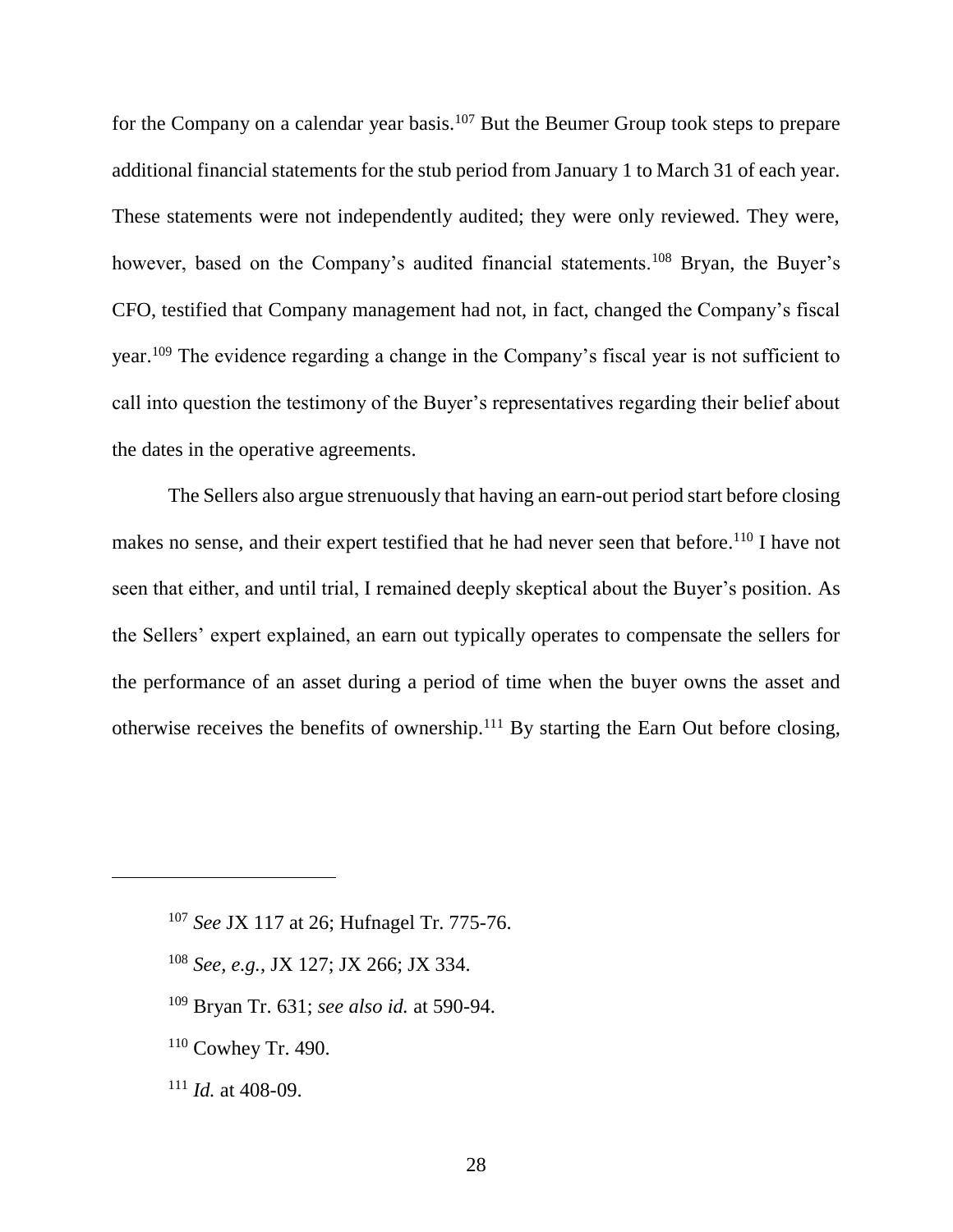the seller gets the benefit of the asset's performance during that period, then gets the benefit of that period again if the earn-out is paid, creating a form of double counting.<sup>112</sup>

Importantly, however, the double-counting risk is a problem for the buyer, not the seller. Hufnagel acknowledged that the Buyer would "have been on the hook . . . if [the Company] knocked it out of the park and made tons of money in between April '13 and December of 2013," even though Company management "could have just awarded themselves massive bonuses."<sup>113</sup> Hufnagel testified credibly that this risk "was not . . . a thought [that he] had."<sup>114</sup> The Buyer's representatives instead assumed that the dates would not change, both because of their experience with Indec and because they had priced and negotiated the deal based on the Company's situation in early 2013. From their standpoint, it would have been necessary to re-negotiate the pricing if the measurement periods changed.<sup>115</sup> I credit that it never occurred to the Buyer's representatives that the dates would be updated.<sup>116</sup>

The Sellers proved that the dates in the Operating Agreement and Acquisition Agreement were odd and cumbersome, and they provided some evidence in support of their position that the agreements should be reformed. But the Sellers did not establish by

 $\overline{a}$ 

<sup>115</sup> *Id.* at 768.

<sup>112</sup> *See id.*

<sup>113</sup> Hufnagel Tr. 769-70.

<sup>114</sup> *Id.* at 770.

<sup>116</sup> *See* Barr Tr. 573-74.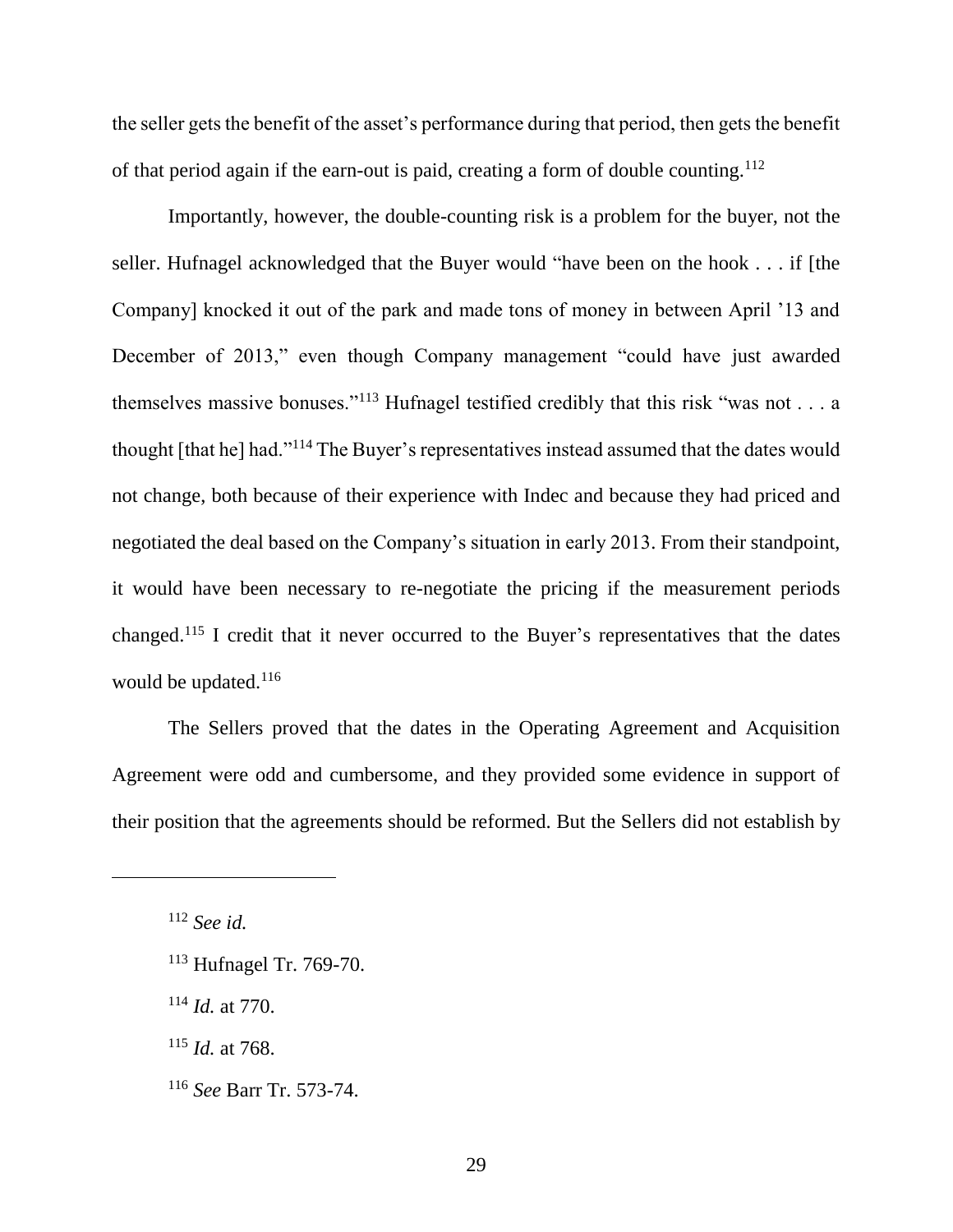clear and convincing evidence that the Buyer's representatives shared the Sellers' mistake. The Buyer's representatives testified credibly that they understood that the dates had not changed and did not think anything of it. The doctrine of mutual mistake therefore does not apply.

### **B. Unilateral Mistake With Knowing Silence**

To obtain reformation based on a unilateral mistake, the party seeking reformation must prove both "that it was mistaken and that the other party knew of the mistake but remained silent."<sup>117</sup> A party who remains silent during the negotiation and documentation of a deal knowing that the other side is mistaken about the agreement's failure to document properly the parties' shared understanding is engaging in sharp practice. "A party should not benefit from a mistake when knowing that the other had made such a mistake."<sup>118</sup>

The Sellers proved that the Buyer and its representatives came to understand that the Sellers had made a mistake, but this happened well after signing. On April 24, 2015, Dalstein emailed Hufnagel and Beumer that Collins "still failed to recognize that last year [was] the second year of the earn out."<sup>119</sup> Dalstein acknowledged at trial that by the date of

<sup>119</sup> JX 279 at 16.

<sup>117</sup> *Scion Breckenridge Managing Member, LLC v. ASB Allegiance Real Estate Fund*, 68 A.3d 665, 679-80 (Del. 2013) (internal quotation marks omitted) (quoting *Cerberus*, 794 A.2d at 1151).

<sup>118</sup> 27 Richard A. Lord, *Williston on Contracts* § 70:111 (4th ed. 2015); *see also Restatement (Second) of Contracts* § 161(c) (Am. Law Inst. 1981) (stating that nondisclosure is equivalent to assertion "where [a person] knows that disclosure of the fact would correct a mistake of the other party as to the contents or effect of a writing, evidencing or embodying an agreement in whole or in part").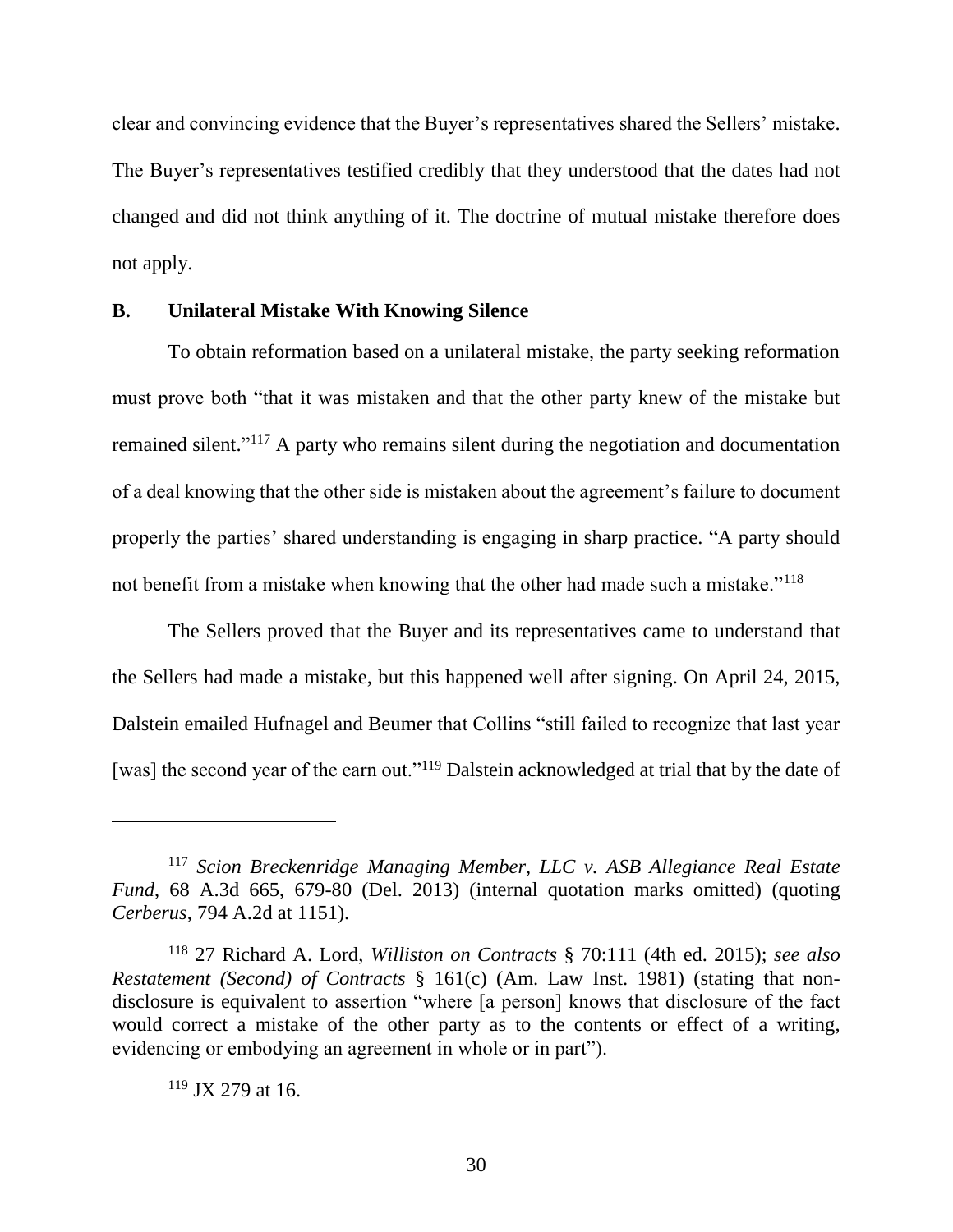the email he "knew . . . that there was a misimpression between the parties . . . as to the earnout period start date."<sup>120</sup> Beumer similarly acknowledged that as of receipt of the email he was aware of the Sellers' misunderstanding.<sup>121</sup>

The Sellers proved that in April 2015, the Buyer's representatives did not contact the Sellers to correct their misunderstanding. Beumer testified that he did not reach out to the Sellers at this point because their relationship had deteriorated and he felt "mistreated" by Collins.<sup>122</sup> Furthermore, the Buyer's representatives believed that they already had communicated their understanding of how the Earn Out worked during the November 2014 presentation and "many times" afterwards.<sup>123</sup> If the Buyer had understood the nature of the Sellers' mistake at the time of contracting and had remained silent, then the outcome would be different. On the facts presented, the Buyer did not perceive the Sellers' misunderstanding until sometime between the November 2014 and April 2015 meetings. By then, the Buyer gained no advantage by remaining silent. The dispute escalated, and the Sellers commenced a timely arbitration, followed by this litigation.

The Sellers produced some evidence suggesting that the Buyer should have known that the Sellers would not have intended for the Earn Out Period to begin prior to closing.

<sup>122</sup> *Id.* at 135.

<sup>120</sup> Dalstein Tr. 1039.

<sup>121</sup> Beumer Dep. 126.

<sup>123</sup> Dalstein Tr. 1041.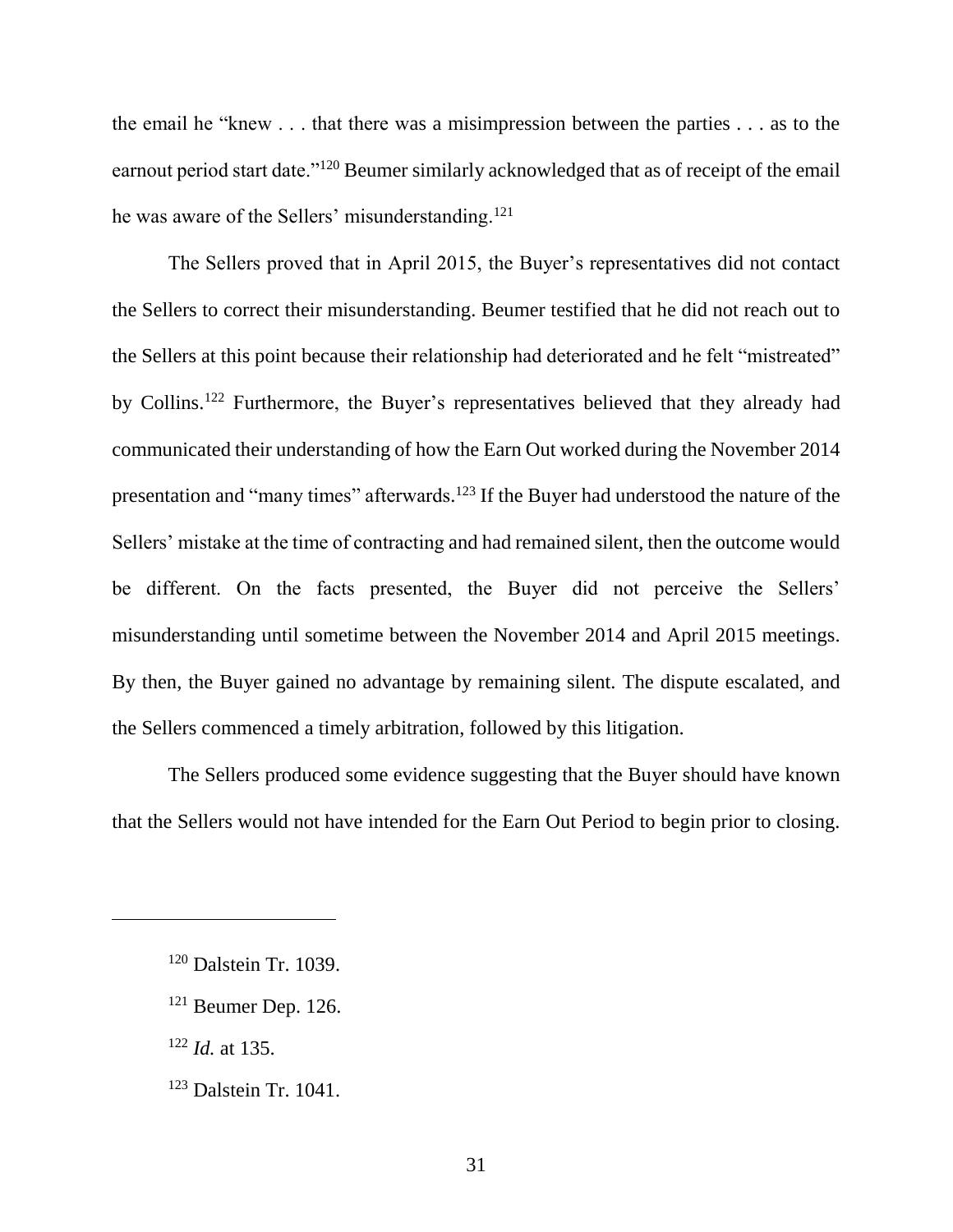The Buyer knew that 2012 had been "uglier than . . . expected" for the Company.<sup>124</sup> The Buyer also knew that the Company needed access to bonding capacity to win bids and that securing access to bonding was one of the Sellers' reasons for engaging in the deal.<sup>125</sup> The Buyer's representatives could have put two and two together and realized that the Sellers would not have agreed to have part of the Earn Out Period run during a time when the Company lacked the financial capacity to secure bids.<sup>126</sup>

Although this evidence supported the Sellers' claims and created issues of fact for trial, the Sellers ultimately failed to demonstrate by clear and convincing evidence that the Buyer knew of the Sellers' mistake at signing and remained silent. Stevens admitted that he thought that the Buyer likely first understood that the Sellers' had a different understanding about the Earn Out Period "prior to the meeting we had in Dallas in April 2015."<sup>127</sup> He later clarified that the Buyer could have known "at mid-year 2014."<sup>128</sup> Even Stevens did not assert that the Buyer understood during the negotiations that the Sellers were mistaken about how the deal documents operated.

<sup>124</sup> JX 1 at 2; *see also* Barr Tr. 562-63.

<sup>&</sup>lt;sup>125</sup> Bryan Tr. 606 (acknowledging the Company "didn't have a lot of access to bonding" and post-transaction "would be relying entirely on [the Buyer's] bonding").

<sup>&</sup>lt;sup>126</sup> *See id.* (acknowledging "[t]here could have been" a "motivation from [the Buyer] to make sure that the earnout period begins on April 1, 2013, because the [Company] wasn't making money").

<sup>127</sup> Stevens Tr. 98.

<sup>128</sup> *Id.* at 100.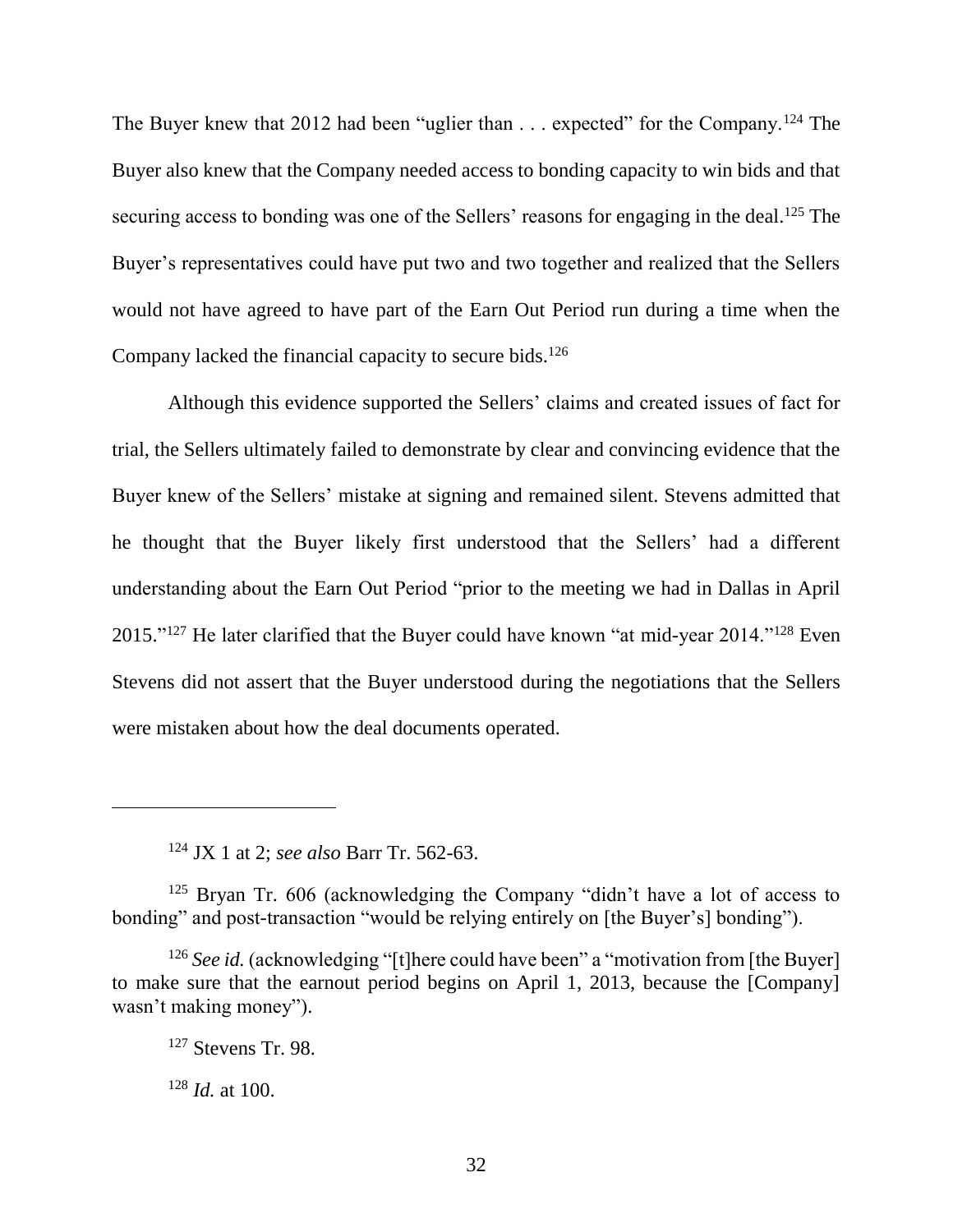The evidence convinces me that during the negotiation of the definitive agreements, the Buyer's representatives gave little thought to the operation of the Earn Out or the operative dates for the Profit Distribution and the Put-Call Mechanism. They thought they had negotiated the price in the January 2013 term sheet, and they believed that the price terms remained operative. Based on the Indec precedent, they did not see any need to update the dates, and they thought that any change in the dates would have required repricing the deal. Given their beliefs, they had no reason to suspect that the Sellers had a different understanding. The Sellers failed to prove by clear and convincing evidence that the Buyer knew of their mistake at the time of contracting and remained silent.

# **C. No Agreement Regarding Calendar Years**

The Sellers' claim for reformation fails for a further reason. "Regardless of which doctrine [mutual or unilateral mistake] is used, the plaintiff must show by clear and convincing evidence that the parties came to a specific prior understanding that differed materially from the written agreement."<sup>129</sup> "Unless there was a clear understanding with which the formal contract conflicts, there is, of course, no comparative standard upon which to base a reformation, and the contract as executed must stand."<sup>130</sup> "This evidence provides a comparative standard that tells the Court of Chancery 'exactly what terms to

<sup>129</sup> *Cerberus*, 794 A.2d at 1151-52.

<sup>130</sup> *Hob Tea Room v. Miller*, 89 A.2d 851, 857 (Del. 1952).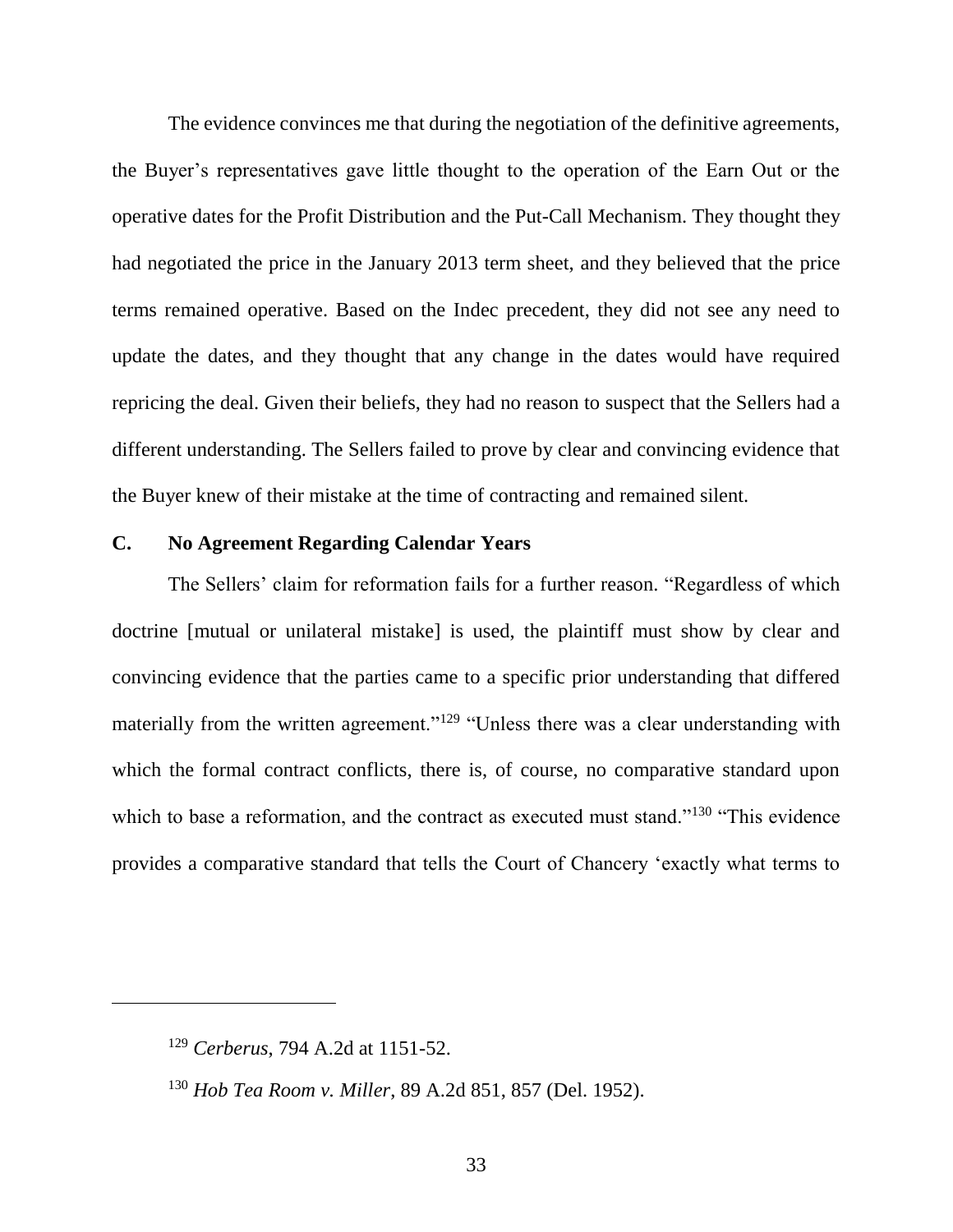insert in the contract rather than being put in the position of creating a contract for the parties."<sup>131</sup>

The only written evidence of a prior understanding between the parties is the term sheet. It defines the Earn Out Period as the Company's "fiscal years 2014, 2015 and 2016."<sup>132</sup> At the time, the Company's fiscal year ended on March 31.

As noted, representatives of both sides agreed that the original bargain contemplated that the Earn Out Period would span three full years after closing.<sup>133</sup> But that understanding assumed that the closing occurred shortly after March 31, 2013. There was no meeting of the minds about how the dates would operate if the closing was delayed. The Buyer believed that the dates would remain as negotiated. The Sellers never changed the dates.<sup>134</sup> Only after a dispute arose did the Sellers claim that they thought that the dates would be updated.

Absent evidence that the parties reached a meeting of the minds, there is no prior understanding for the court to enforce. For this additional reason, the reformation claim fails.

<sup>131</sup> *Cerberus*, 794 A.2d at 1152 (quoting *Collins v. Burke*, 418 A.2d 999, 1002 (Del. 1980)).

<sup>132</sup> JX 12 at 4.

<sup>133</sup> *See* Stevens Tr. 76-77; Hufnagel Tr. 766.

<sup>134</sup> *See, e.g.*, JX 40; JX 44; JX 47-48; JX 351.